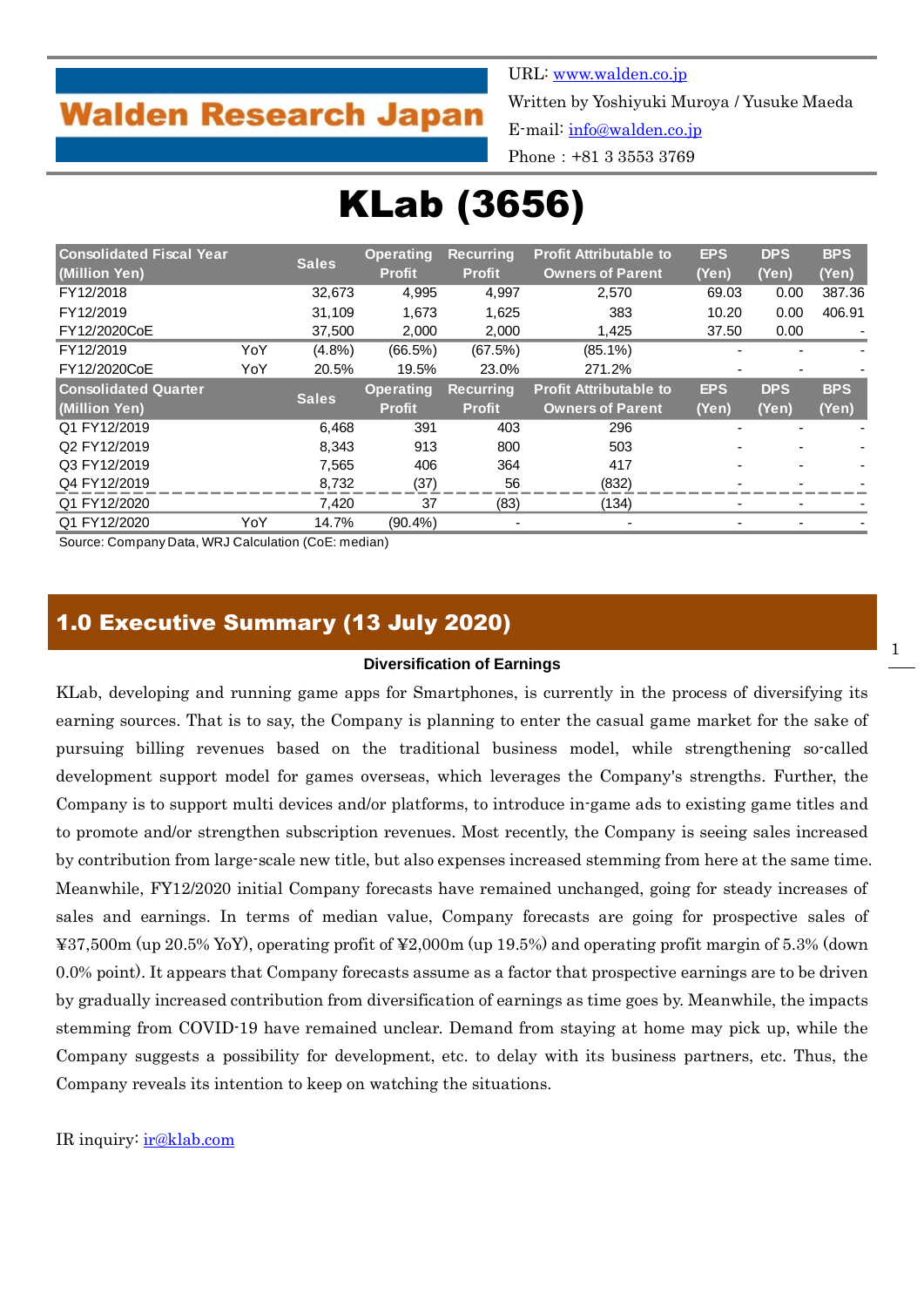## 2.0 Company Profile

|                          | Developing and Running Game Apps for Smartphones                                        |
|--------------------------|-----------------------------------------------------------------------------------------|
| <b>Company Name</b>      | KLab Inc.<br>EKLab<br>Website<br><b>IR</b> Information<br><b>Share Price (Japanese)</b> |
| Established              | 1 August 2000                                                                           |
| Listing                  | 18 May 2012: Tokyo Stock Exchange 1st section (ticker: 3656)                            |
|                          | 27 September 2011: Tokyo Stock Exchange Mothers                                         |
| Capital                  | ¥4,846m (as of the end of March 2020)                                                   |
| No. of Shares            | 38,269,700 shares, including 152,800 treasury shares (as of the end of March 2020)      |
| <b>Main Features</b>     | Operations based on games                                                               |
|                          | Running games based on third party IPs over a long term with stability                  |
|                          | Strengths on development overseas                                                       |
| <b>Business Segments</b> | I. Game Business                                                                        |
|                          | II. Other                                                                               |
| <b>Top Management</b>    | Representative Director, President and CEO: Hidekatsu Morita                            |
|                          | Representative Director, Vice Chairman: Yosuke Igarashi                                 |
| Shareholders             | Tetsuya Sanada: 10.62%, Master Trust Bank of Japan, T.: 2.09%, Japan Trustee            |
|                          | Services, T5: 2.01% (as of the end of December 2019, but for treasury shares)           |
| Headquarters             | Roppongi Hills Mori Tower, 6-10-1 Roppongi, Minato-ku, Tokyo, Japan                     |
| No. of Employees         | Consolidated:643, Parent: 576 (as of the end of March 2020)                             |

Source: Company Data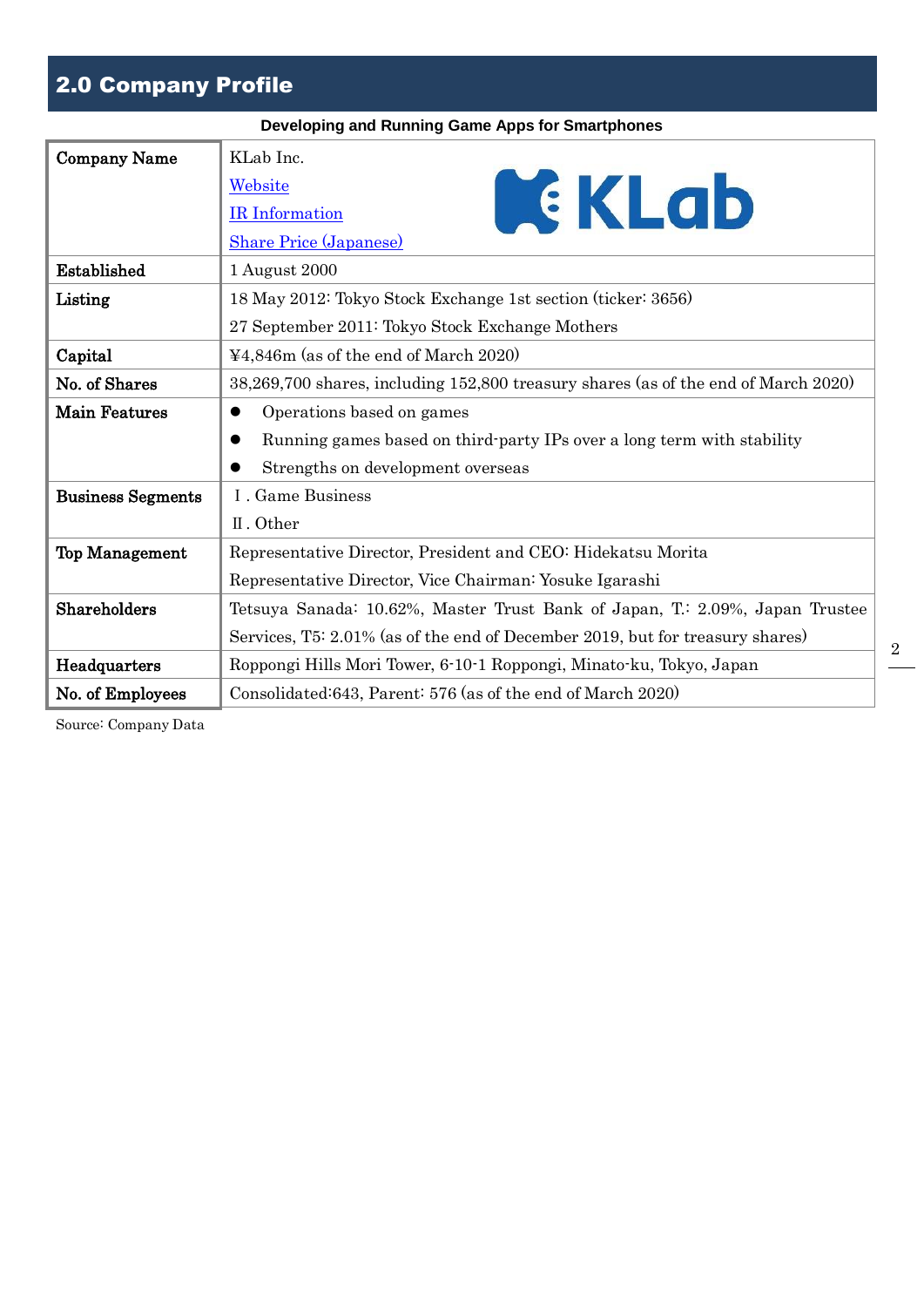#### **Q1 FY12/2020 Results**

In Q1 FY12/2020, sales came in at ¥7,420m (up 14.7% YoY), operating profit ¥37m (down 90.4%), recurring profit minus ¥83m (versus ¥403m during the same period of the previous year) and profit attributable to owners of parent minus ¥134m (¥296m), while operating profit margin 0.5% (down 5.5% points). Compared with assumptions of initial Company forecasts, the results were within expectations, according to the Company. Sales as a whole for the Company increased sharply. While sales stemming from large-scale new game title, which did not contribute to sales during the same period of the previous year, have been added on top of those roughly unchanged for existing game titles. Still, operating profit margin came down. The Company suggests that large-scale new titles substantially contribute to sales at the initial stage and they have an aspect to incur expenses substantially at the same time. Thus, it appears that the Company has suffered from changes in sales mix to a large extent.



Source: Company Data, WRJ Calculation

According to the Company, sales on a quarterly time-series basis have been more or less unchanged for some time, while operating profit margin has been coming down. Sales have been driven by launch of new titles and by multi-lingual development on existing titles, but sales have been rather decaying for so-called long-run titles. At the same time, expenses to run games and depreciation have been on the rise. Going forward, meanwhile, the Company is trying to improve operating profit margin by its strategy to continue pursuing opportunities of earnings, while diversifying earning sources by beefing up so-called development support model for games overseas as well as reexamining expenses. On top of this, the Company is to support multi devices and/or platforms, to introduce in-game ads to existing game titles and to promote and/or strengthen subscription revenues for the sake of beefing up earning diversification.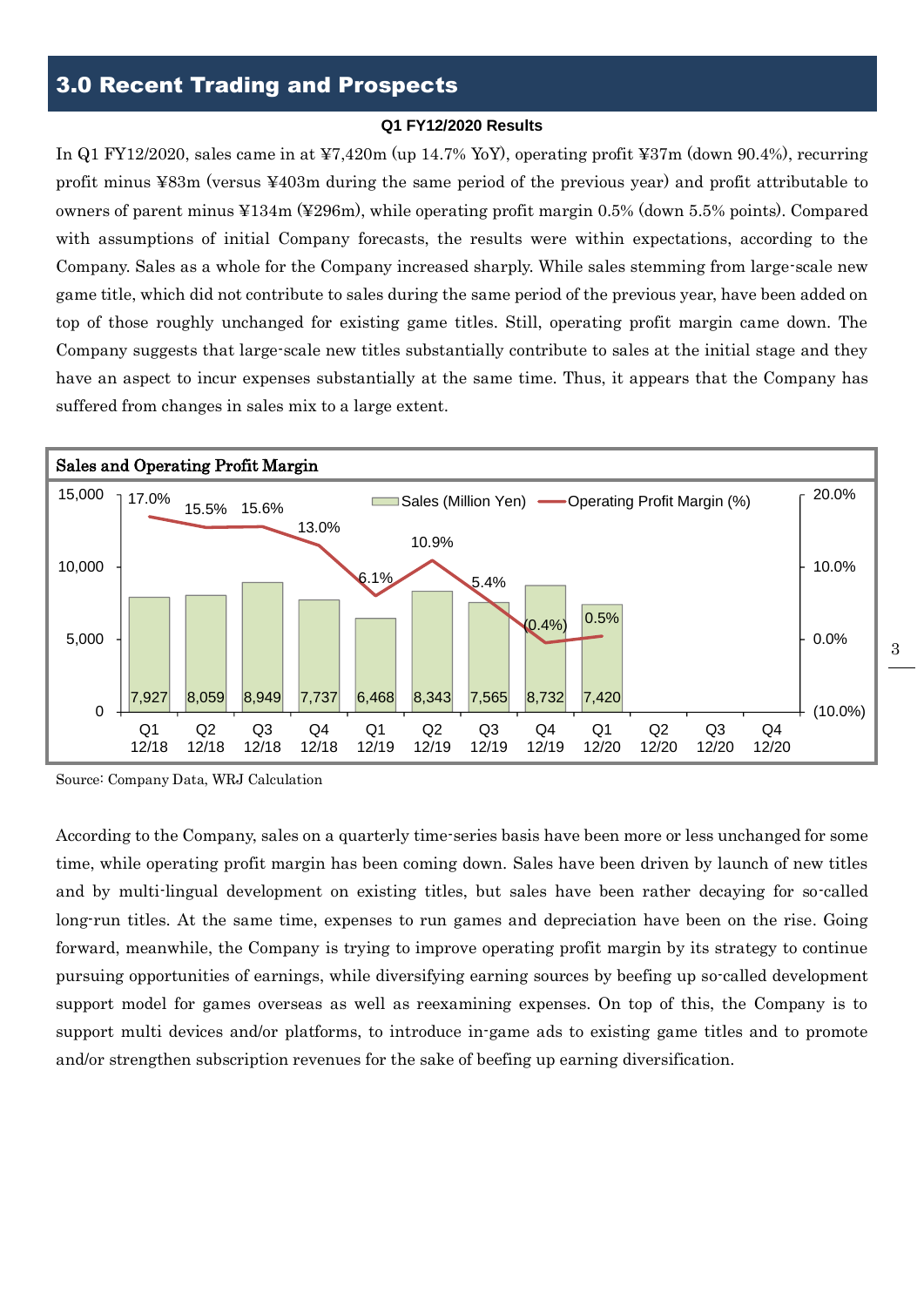On a quarter on quarter basis, where details have been disclosed, the Company saw business performance in Q1 FY12/2020 as follows: Sales came in at ¥7,420m (down 15.0% QoQ), operating profit ¥37m (versus minus ¥37m in the previous quarter), recurring profit minus ¥83m (¥56m) and profit attributable to owners of parent minus ¥134m (minus ¥832m), while operating profit margin 0.5% (up 0.9% points). In the previous quarter, the Company suffered from a large loss in profit attributable to owners of parent, which was due mainly to impairment.



Source: Company Data, WRJ Calculation

As far as we could gather, "Love Live! School Idol Festival ALL STARS", "Captain Tsubasa: Dream Team", "BLEACH Brave Souls", "Utano☆Princesama Shining Live" and "Love Live! School Idol Festival", collectively 5 titles, accounted for some 90% of sales as a whole for the Company in Q1 FY12/2020. Meanwhile, sales in Japan came in at ¥5,112m (down 15.6% QoQ) and sales overseas ¥2,308m (down 13.7%) and thus overseas sales ratio 31.1%, implying that the Company is exposed to sales overseas to more than a certain extent, which is one of the major features with the Company's operations to develop and run game apps for Smartphones. It appears that "Captain Tsubasa: Dream Team" is the key contributor to sales overseas and "BLEACH Brave Souls" the second largest, collectively accounting for some 70% of sales overseas.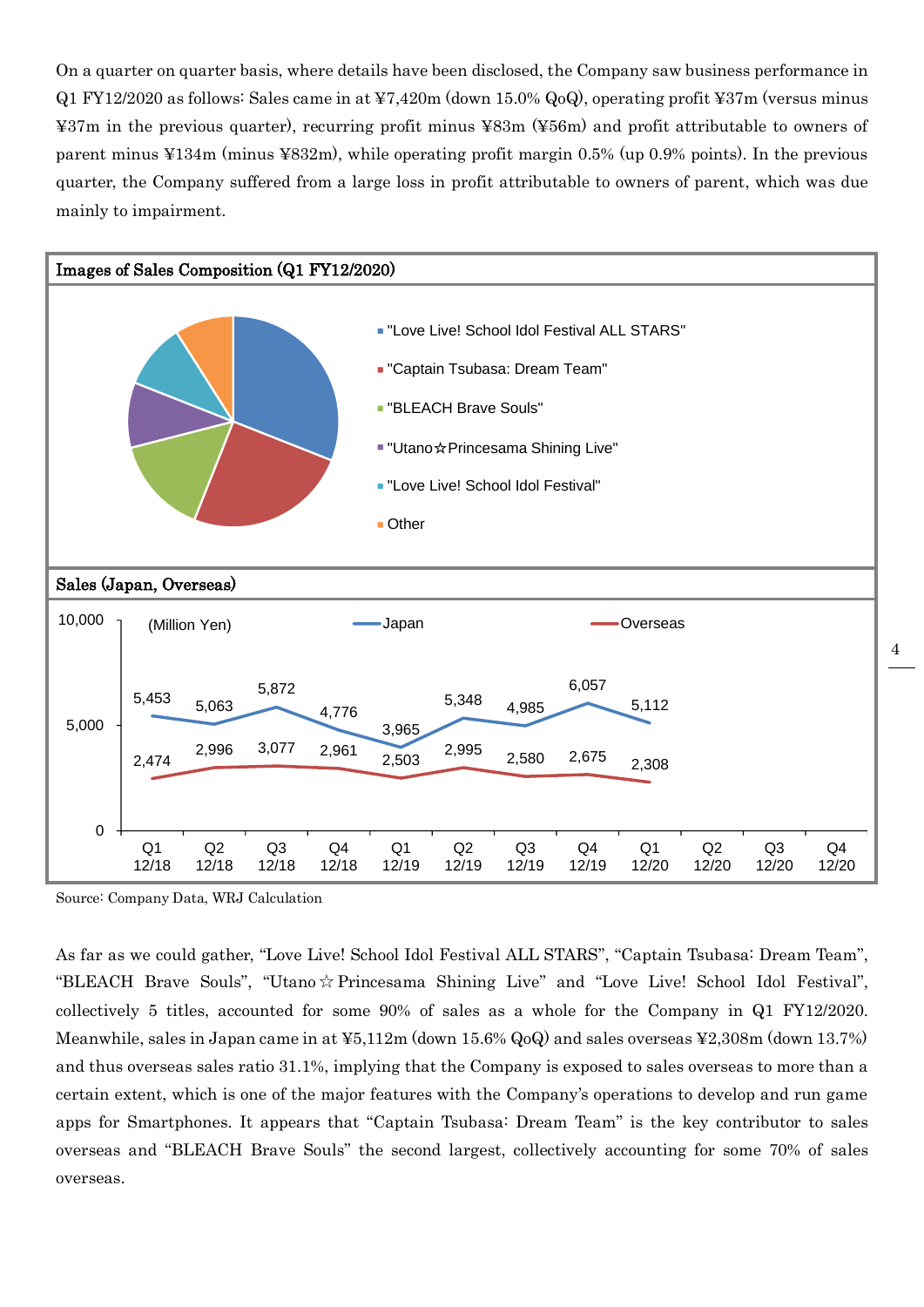Meanwhile, all those 5 main titles saw changes in sales over the previous quarter as follows: With respect to "Love Live! School Idol Festival ALL STARS", sales declined. The Company added new chapters and launched campaign to commemorate the half anniversary, but sales have failed to increase over the previous quarter. Meanwhile, the Company has launched Global version on 25 February 2020, following Japanese version. With respect to "Captain Tsubasa: Dream Team", sales declined. In Q4 FY12/2019, i.e., the previous quarter, sales were driven by campaign to commemorate the second anniversary of global distribution, while this did not reappear inevitably. Sales of both Japanese version and Global version came down. With respect to "BLEACH Brave Souls", sales remained roughly unchanged. Sales here in Q1 have a tendency to come down over the previous quarter in typical years, but sales of both Japanese version and Global version have remained roughly unchanged due to favorable sales associated with merchandises, represented by theatrical edition, Thousand-Year Blood War series and novel edition. With respect to "Utano☆Princesama Shining Live", sales increased. Sales of both Japanese version and Global version increased due mainly to campaign to commemorate the second anniversary of global distribution. With respect to "Love Live! School Idol Festival", a downward trend is prevailing across the board. However, sales of Japanese version have increased due mainly to campaign to commemorate the 7th anniversary, while sales of Global version have come down, but just marginally.

As a result, sales as a whole for the Company came down over the previous quarter, which was due mainly to decreased sales of "Captain Tsubasa: Dream Team". Meanwhile, despite a rather large decline in sales over the previous quarter, operating profit margin has edged up around the break-even level. This is mainly attributable to a factor that expenses have come down over the previous quarter. For example, the Company has had implemented impairment on "Magatsu Wahrheit", having resulted in decreased depreciation. According to the Company, all the remaining software assets associated with "Magatsu Wahrheit" (to have had been deprecated since April 2019) as much as ¥1,300m were booked as impairment loss in Q4 FY12/2019, having had conservatively reviewed probability of recovery in the future. On top of this, the Company also spots that initial promotion expenses on large-scale new title "Love Live! School Idol Festival ALL STARS", launched on 26 September 2019, came down over the previous quarter.

By the time of releasing Q1 results (12 May 2020), it has been the case that the impacts to business performance with the Company stemming from COVID-19 was limited, according to the Company. Meanwhile, the Company has revealed "currently some 99% of employees work from home", having aggressively implemented countermeasures like shit to home teleworking, etc. earlier than peers. Generally speaking, the impacts stemming from COVID-19 often refer to those to negatively affect to business performance, but the Company, which develops and runs game apps for Smartphones, has a potential to see improved sales from here if people continue refraining from going outside.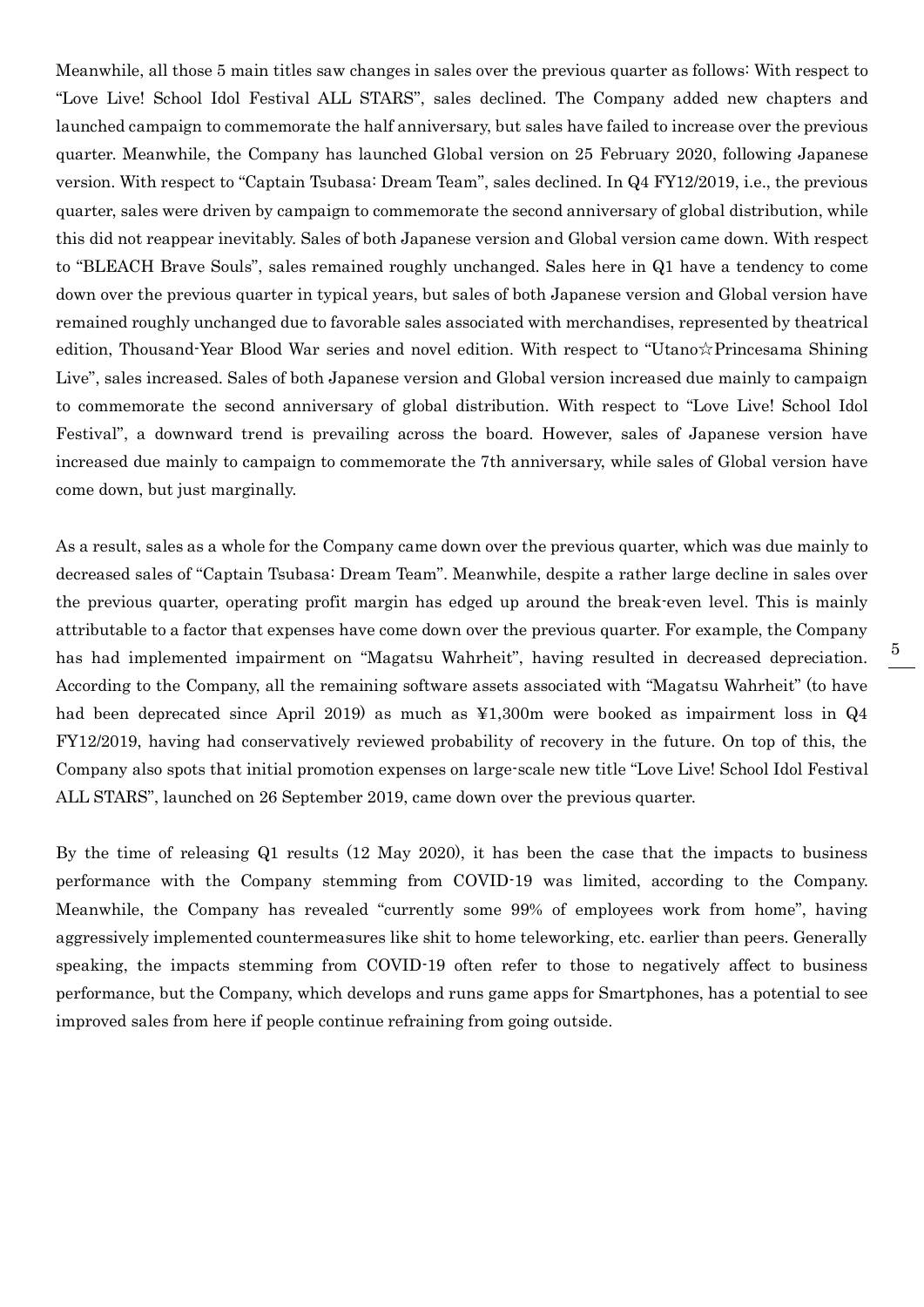The Company has joined the "#PlayApartTogether", i.e., campaign by the gaming industry and WHO to prevent the spread of COVID-19 infections, implementing in-game campaign to make games even more enjoyable than before at home. With respect to the Company's KPIs, such as DAU (Daily Active Users: the number of active users per day), MAU (Monthly Active Users: the number of active users per month) and retention rate, there are indications that some of them are seeing turnaround to uptrend and others accelerated rate of increases. However, it is too early to conclude whether this is due to increased demand from staying at home or to implementations of campaigns and/or events, according to the Company. More importantly, anyhow, the Company has not recognized any sign of the impacts from staying at home in terms of sales. At present, there are no significant impacts on the Company's operations of development, while there could be a delay in the Company's development and/or broadcasting of animation related to IPs adopted in the Company's game titles, depending on future situations and/or circumstances in business partners, etc. Thus the Company reveals its intention to keep on watching them.



Source: Company Data, WRJ Calculation

In Q1, sales came in at ¥7,420m (down 15.0% QoQ) versus Cost of Sales ¥6,140m (down 15.2%) and SG&A Expenses ¥1,242m (down 18.6%). In other words, the rate of changes in sales and expenses are roughly the same and thus limited changes in earnings as far as we could see.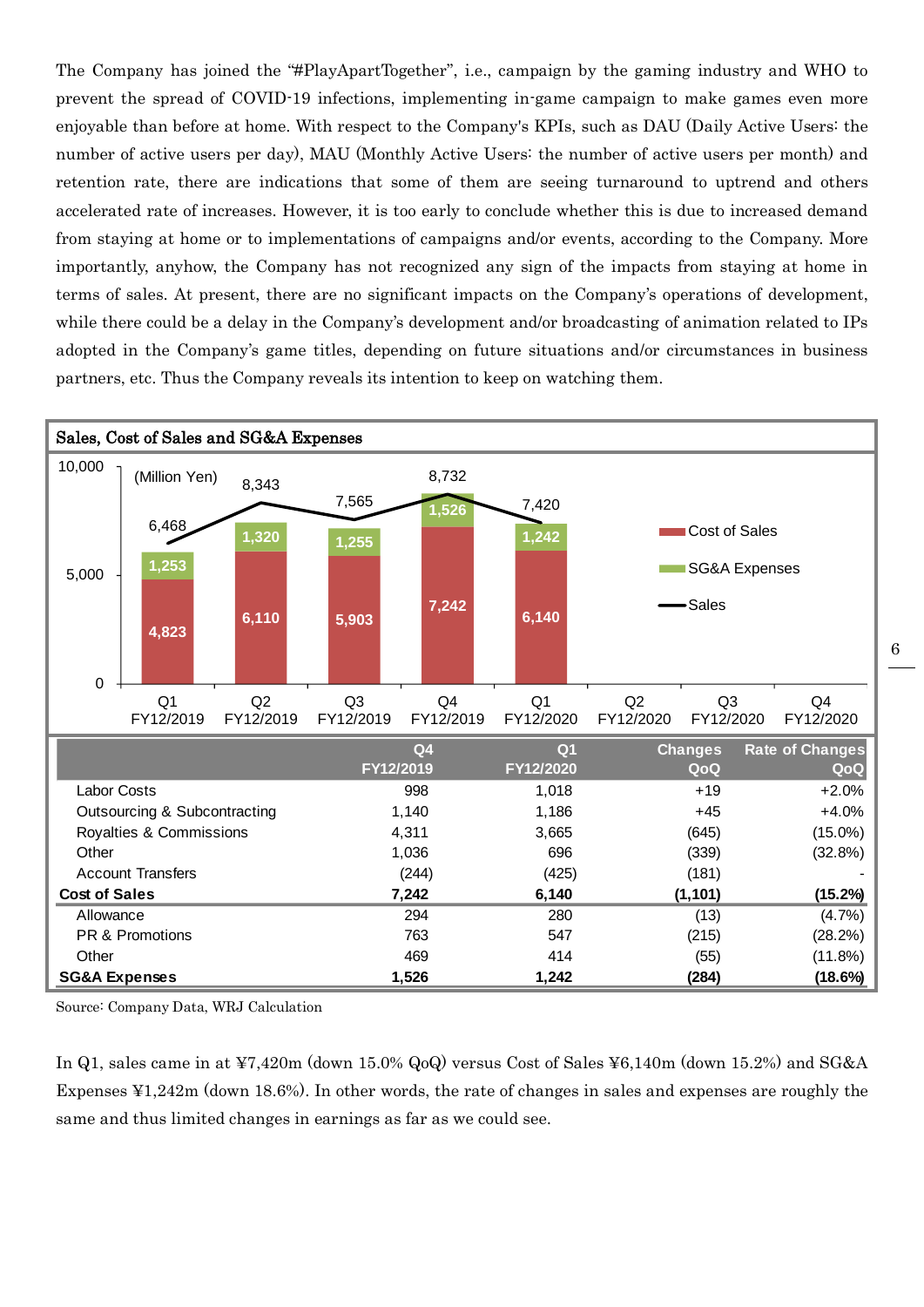With respect to Cost of Sales, accounting for more than 80% of expenses as a whole, Royalties & Commissions, which account for some 60% of total, have decreased as much as sales. Royalties is paid by the Company to the owner of copyrights for the use of third-party IPs in the Company's game titles, often equating to a fixed ratio to sales. All those 5 main titles mentioned earlier use third-party IPs with no exceptions and thus the amount of Royalties paid depends on sales as a whole for the Company to a large extent as far as we could see.

The other constituent, i.e., Commissions, refers to fees paid to platform operators such as Apple and Google, to which the Company distributes own games. For information, the Company also charges to users through those platforms. Meanwhile, Commissions also changes in line with those of sales as an underlying trend, implying that some half of expenses as a whole for the Company hinges on sales, which suggests that the Company is exposed to variable costs as the key feature of cost structure. On top of decreases of variable costs, fixed costs have also come down in Cost of Sales. Other has come down sharply in line with decreased depreciation stemming from aforementioned impairment. Further, Cost of Sales declined also by changes in Account Transfers.

Account Transfers is booked, stemming from that the Company "capitalizes costs of development for new titles prior to launch, comprising labor costs, outsourcing costs, etc. as software in progress" and that it "books negative costs of development due to account transfers associated with the said accounting treatment". That is to say, the Company capitalizes costs of development on the balance sheet as software in progress for new titles prior to the launch and thus this is not reflected on the income statement, while the software in progress transfers to software assets to be depreciated, which literally starts up depreciation in line with the launch for 24 months on a straight-line basis. At the same time, the impacts to income statement begin.

In other words, the absolute amount of the value negatively booked in Account Transfers equals costs of development for new titles prior to the launch during the period. The absolute amount has increased up to ¥425m from ¥244m in the previous quarter. Thus, in the cost analysis provided by the Company here, this has reduced Cost of Sales to the same extent. In the previous quarter, development of new titles were rather calm, having had just finished that of large-scale title, i.e., "Love Live! School Idol Festival ALL STARS". More recently, however, the Company has restarted development of new titles, which has been reflected in the above-mentioned changes.

Meanwhile, SG&A Expenses has also come down. In particular, the decline in PR & Promotions is conspicuous, which is again due mainly to the impacts related to large-scale new tittle "Love Live! School Idol Festival ALL STARS". In the previous quarter (October to December 2019) immediately after the launch on 26 September 2019, the Company suggests that it saw a lot of initial promotion expenses for this title such as those of web advertising. The Company has been still spending on this title, but less when compared with the level in the previous quarter.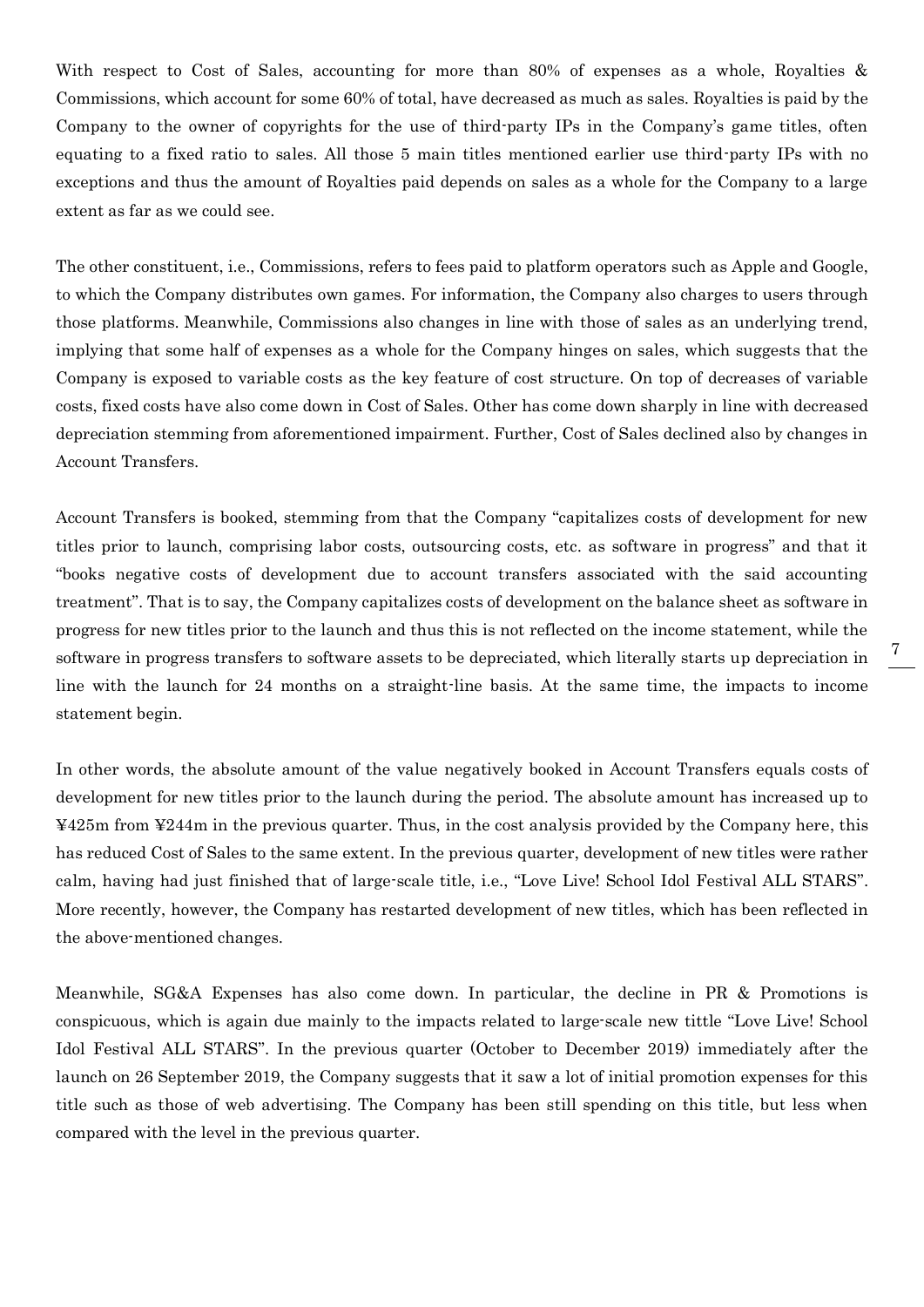As can be judged from what has been discussed so far, new titles have a high break-even point at the initial stage. So, even booking sales more than a certain level, they appear not to contribute to earning very much. More importantly, however, as time goes by, the break-even point for new titles is said to be trending downward. One-off expenses at the initial stage of launch will be gradually dissipated, while expenses for operations to run the games and those of marketing will continue to be streamlined. Then, in 24 months after the launch, there is no further depreciation burden. At this stage, the break-even point of all those titles becomes significantly lower than it was at the beginning, according to the Company.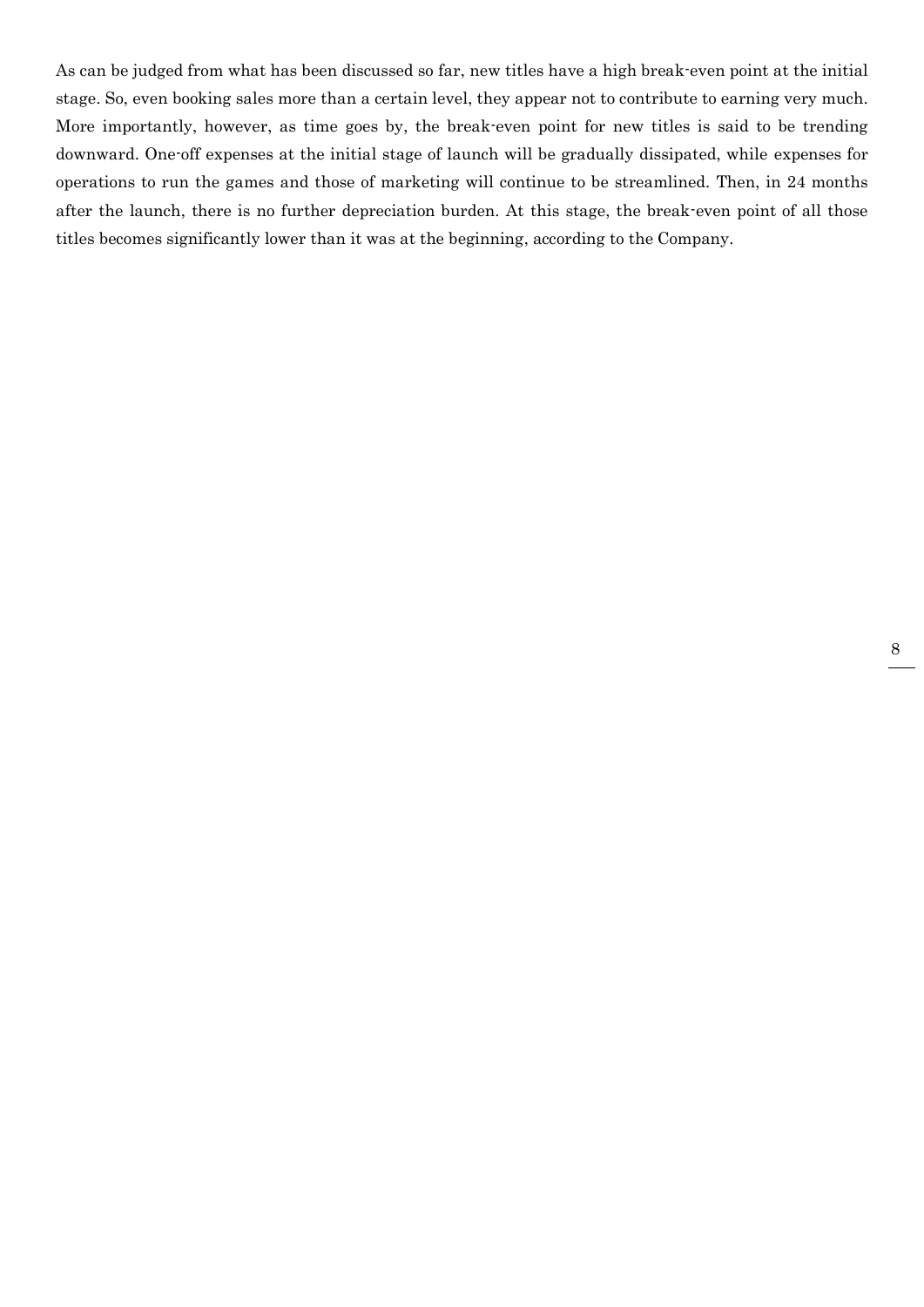## **Income Statement (Cumulative**/**Quarterly)**

| <b>Income Statement</b>                                                               | <b>Cons.Act</b> | <b>Cons.Act</b>  | <b>Cons.Act</b>       | <b>Cons.Act</b>   | <b>Cons.Act</b>   | <b>Cons.Act</b> | <b>Cons.Act</b> | <b>Cons.Act</b> |                   |
|---------------------------------------------------------------------------------------|-----------------|------------------|-----------------------|-------------------|-------------------|-----------------|-----------------|-----------------|-------------------|
|                                                                                       | Q <sub>1</sub>  | Q1 to Q2         | Q1 to Q3              | Q1 to Q4          | Q1                | Q1 to Q2        | Q1 to Q3        | Q1 to Q4        | YoY               |
| (Million Yen)                                                                         | 12/2019         | 12/2019          | 12/2019               | 12/2019           | 12/2020           | 12/2020         | 12/2020         | 12/2020         | Net Chg.          |
| <b>Sales</b>                                                                          | 6,468           | 14,812           | 22,377                | 31,109            | 7,420             |                 |                 |                 | $+952$            |
| Cost of Sales                                                                         | 4,823           | 10,933           | 16,836                | 24,079            | 6,140             |                 |                 |                 | $+1,317$          |
| <b>Gross Profit</b>                                                                   | 1,645           | 3,878            | 5,541                 | 7,030             | 1,279             |                 |                 |                 | (365)             |
| <b>SG&amp;A Expenses</b>                                                              | 1,253           | 2,574            | 3,830                 | 5,356             | 1,242             |                 |                 |                 | (11)              |
| <b>Operating Profit</b>                                                               | 391             | 1,304            | 1,711                 | 1,673             | 37                |                 |                 |                 | (354)             |
| Non Operating Balance                                                                 | 12              | (100)            | (142)                 | (48)              | (120)             |                 |                 |                 | (132)             |
| <b>Recurring Profit</b>                                                               | 403             | 1,204            | 1,568                 | 1,625             | (83)              |                 |                 |                 | (487)             |
| <b>Extraordinary Balance</b>                                                          | (0)             | (119)            | (0)                   | (1, 174)          | (0)               |                 |                 |                 | (0)               |
| Profit before Income Taxes                                                            | 403             | 1,084            | 1,568                 | 450               | (84)              |                 |                 |                 | (487)             |
| <b>Total Income Taxes</b>                                                             | 100             | 289              | 381                   | 141               | 74                |                 |                 |                 | (25)              |
| NP Belonging to Non-Controlling SHs                                                   | $\overline{7}$  | (4)              | (29)                  | (74)              | (23)              |                 |                 |                 | (31)              |
| <b>Profit Attributable to Owners of Parent</b>                                        | 296             | 799              | 1,216                 | 383               | (134)             |                 |                 |                 | (430)             |
| Sales $\angle$ rate of changes                                                        | $(18.4\%)$      | (7.3%)           | (10.3%)               | $(4.8\%)$         | $+14.7%$          |                 |                 |                 |                   |
| Operating Profit∕ditto                                                                | $(70.9\%)$      | (49.7%)          | $(57.1\%)$            | (66.5%)           | $(90.4\%)$        |                 |                 |                 |                   |
| Recurring Profit∕ditto                                                                | (67.2%)         | (53.6%)          | (61.8%)               | (67.5%)           |                   |                 |                 |                 |                   |
| Profit Attributable to Owners of Parent / ditto                                       | (63.2%)         | (53.4%)          | (53.7%)               | $(85.1\%)$        |                   |                 |                 |                 |                   |
| Gross Profit Margin                                                                   | 25.4%           | 26.2%            | 24.8%                 | 22.6%             | 17.2%             |                 |                 |                 | $(8.2\%)$         |
| Sales to SG&A Expenses Ratio                                                          | 19.4%           | 17.4%            | 17.1%                 | 17.2%             | 16.7%             |                 |                 |                 | (2.6%)            |
| <b>Operating Profit Margin</b>                                                        | 6.1%            | 8.8%             | 7.6%                  | 5.4%              | 0.5%              |                 |                 |                 | $(5.5\%)$         |
| <b>Recurring Profit Margin</b>                                                        | 6.2%            | 8.1%             | 7.0%                  | 5.2%              | $(1.1\%)$         |                 |                 |                 | $(7.4\%)$         |
| Profit Attributable to Owners of Parent Margin                                        | 4.6%            | 5.4%             | 5.4%                  | 1.2%              | (1.8%)            |                 |                 |                 | (6.4%)            |
| Total Income Taxes∕Profit before Income Taxes                                         | 24.8%           | 26.7%            | 24.3%                 | 31.4%             |                   |                 |                 |                 |                   |
|                                                                                       |                 |                  |                       |                   |                   |                 |                 |                 |                   |
| <b>Income Statement</b>                                                               | <b>Cons.Act</b> | <b>Cons.Act</b>  | <b>Cons.Act</b>       | <b>Cons.Act</b>   | <b>Cons.Act</b>   | <b>Cons.Act</b> | <b>Cons.Act</b> | <b>Cons.Act</b> |                   |
|                                                                                       | Q <sub>1</sub>  | Q <sub>2</sub>   | Q <sub>3</sub>        | Q4                | Q <sub>1</sub>    | Q <sub>2</sub>  | Q3              | Q4              | QoQ               |
| (Million Yen)                                                                         | 12/2019         | 12/2019          | 12/2019               | 12/2019           | 12/2020           | 12/2020         | 12/2020         | 12/2020         | Net Chg.          |
| <b>Sales</b>                                                                          | 6,468           | 8,343            | 7,565                 | 8,732             | 7,420             |                 |                 |                 | (1, 311)          |
| Cost of Sales                                                                         | 4,823           | 6,110            | 5,903                 | 7,242             | 6,140             |                 |                 |                 | (1, 101)          |
| <b>Gross Profit</b>                                                                   | 1,645           | 2,233            | 1,662                 | 1,489             | 1,279             |                 |                 |                 |                   |
| SG&A Expenses                                                                         | 1,253           | 1,320            | 1,255                 | 1,526             | 1,242             |                 |                 |                 | (209)<br>(284)    |
| <b>Operating Profit</b>                                                               | 391             | 913              | 406                   |                   | 37                |                 |                 |                 | $+74$             |
| Non Operating Balance                                                                 | 12              | (112)            | (42)                  | (37)<br>94        | (120)             |                 |                 |                 | (215)             |
| <b>Recurring Profit</b>                                                               | 403             | 800              | 364                   | 56                | (83)              |                 |                 |                 | (140)             |
| <b>Extraordinary Balance</b>                                                          | (0)             | (119)            | 119                   | (1, 174)          | (0)               |                 |                 |                 | $+1,173$          |
| Profit before Income Taxes                                                            | 403             | 681              | 483                   |                   | (84)              |                 |                 |                 | $+1,033$          |
| <b>Total Income Taxes</b>                                                             | 100             | 189              | 91                    | (1, 117)<br>(240) | 74                |                 |                 |                 | $+314$            |
|                                                                                       | 7               |                  |                       |                   |                   |                 |                 |                 | $+21$             |
| NP Belonging to Non-Controlling SHs<br><b>Profit Attributable to Owners of Parent</b> | 296             | (11)<br>503      | (25)<br>417           | (45)<br>(832)     | (23)<br>(134)     |                 |                 |                 | +697              |
| Sales∕rate of changes                                                                 | $(16.4\%)$      | $+29.0%$         | (9.3%)                | $+15.4%$          | $(15.0\%)$        |                 |                 |                 |                   |
| Operating Profit∕ditto                                                                | $(61.1\%)$      | $+133.3%$        | $(55.5\%)$            |                   |                   |                 |                 |                 |                   |
| Recurring Profit / ditto                                                              |                 |                  |                       |                   |                   |                 |                 |                 |                   |
| Profit Attributable to Owners of Parent∕ditto                                         | (54.6%)         | +98.5%<br>+69.9% | (54.5%)<br>$(17.1\%)$ | $(84.4\%)$        |                   |                 |                 |                 |                   |
| Gross Profit Margin                                                                   | 25.4%           | 26.8%            | 22.0%                 | 17.1%             | 17.2%             |                 |                 |                 | $+0.2%$           |
| Sales to SG&A Expenses Ratio                                                          | 19.4%           | 15.8%            | 16.6%                 | 17.5%             | 16.7%             |                 |                 |                 | (0.7%             |
| <b>Operating Profit Margin</b>                                                        |                 |                  |                       |                   |                   |                 |                 |                 |                   |
|                                                                                       | 6.1%<br>6.2%    | 10.9%<br>9.6%    | 5.4%<br>4.8%          | $(0.4\%)$<br>0.7% | 0.5%<br>$(1.1\%)$ |                 |                 |                 | $+0.9%$           |
| Recurring Profit Margin<br>Profit Attributable to Owners of Parent Margin             | 4.6%            | 6.0%             | 5.5%                  | (9.5%)            | $(1.8\%)$         |                 |                 |                 | (1.8%)<br>$+7.7%$ |

Source: Company Data, WRJ Calculation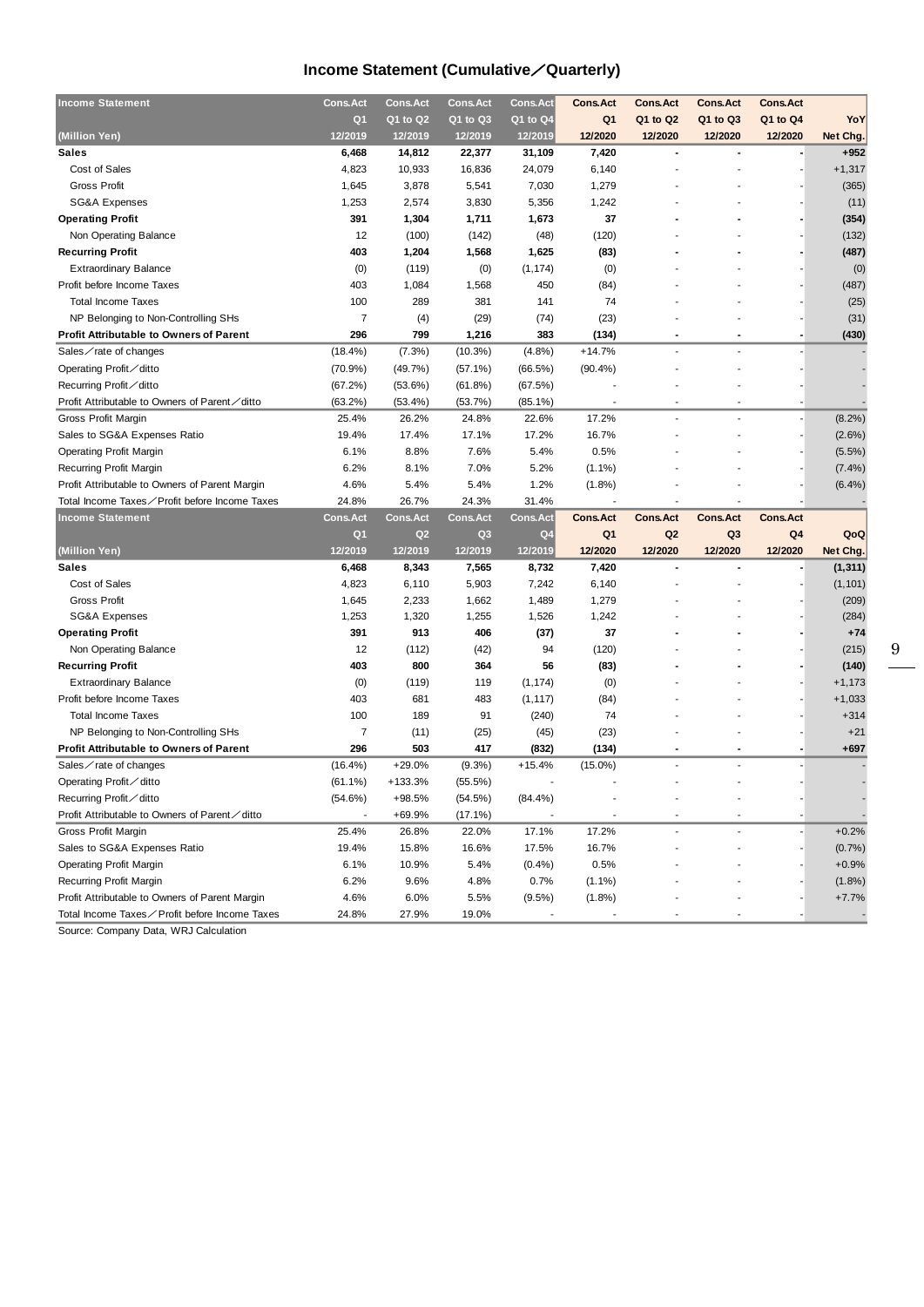## **Segmented Information (Cumulative**/**Quarterly)**

| <b>Segmented Information</b>              | <b>Cons.Act</b> | <b>Cons.Act</b> | <b>Cons.Act</b>  | <b>Cons.Act</b>    | <b>Cons.Act</b> | <b>Cons.Act</b> | <b>Cons.Act</b> | <b>Cons.Act</b> |                   |
|-------------------------------------------|-----------------|-----------------|------------------|--------------------|-----------------|-----------------|-----------------|-----------------|-------------------|
|                                           | Q <sub>1</sub>  | Q1 to Q2        | Q1 to Q3         | $Q1$ to $Q4$       | Q <sub>1</sub>  | Q1 to Q2        | Q1 to Q3        | Q1 to Q4        | <b>YoY</b>        |
| (Million Yen)                             | 12/2019         | 12/2019         | 12/2019          | 12/2019            | 12/2020         | 12/2020         | 12/2020         | 12/2020         | Net Chg.          |
| <b>Game Business</b>                      | 6,325           | 14,605          | 22,106           | 30,744             | 7,352           |                 |                 |                 | $+1,026$          |
| Other                                     | 142             | 206             | 271              | 365                | 68              |                 |                 |                 | (74)              |
| <b>Sales</b>                              | 6,468           | 14,812          | 22,377           | 31,109             | 7,420           |                 |                 |                 | +952              |
| <b>Game Business</b>                      | $(19.6\%)$      | $(7.9\%)$       | $(10.6\%)$       | $(5.0\%)$          | $+16.2%$        |                 |                 |                 |                   |
| Other                                     | $+134.4%$       | $+53.7%$        | $+30.4%$         | +20.8%             | (52.4%)         |                 |                 |                 |                   |
| Sales (YoY)                               | (18.4%)         | (7.3%)          | (10.3%)          | (4.8%)             | $+14.7%$        |                 |                 |                 |                   |
| <b>Game Business</b>                      | 97.8%           | 98.6%           | 98.8%            | 98.8%              | 99.1%           |                 |                 |                 |                   |
| Other                                     | 2.2%            | 1.4%            | 1.2%             | 1.2%               | 0.9%            |                 |                 |                 |                   |
| Sales (Composition Ratio)                 | 100.0%          | 100.0%          | 100.0%           | 100.0%             | 100.0%          |                 |                 |                 |                   |
| <b>Game Business</b>                      | 1,576           | 3,803           | 5,474            | 6,972              | 1,251           |                 |                 |                 | (324)             |
| Other                                     | 68              | 75              | 66               | 58                 | 28              |                 |                 |                 | (40)              |
| <b>Adjusted Amount</b>                    | 0               | $\mathbf 0$     | 0                | 0                  | 0               |                 |                 |                 | (0)               |
| <b>Segment Profit</b>                     | 1,645           | 3,879           | 5,541            | 7,030              | 1,279           |                 |                 |                 | (365)             |
| <b>Game Business</b>                      | $(40.5\%)$      | (28.5%)         | $(33.2\%)$       | (33.2%)            | (20.6%)         |                 |                 |                 |                   |
| Other                                     | +319.8%         | $+86.3%$        | $+5.0%$          | $(45.5\%)$         | $(59.2\%)$      |                 |                 |                 |                   |
| Segment Profit (YoY)                      | (38.3%)         | (27.7%)         | (32.9%)          | (33.4%)            | (22.2%)         |                 |                 |                 |                   |
| <b>Game Business</b>                      | 95.8%           | 98.1%           | 98.8%            | 99.2%              | 97.8%           |                 |                 |                 |                   |
| Other                                     | 4.2%            | 1.9%            | 1.2%             | 0.8%               | 2.2%            |                 |                 |                 |                   |
| <b>Segment Profit (Composition Ratio)</b> | 100.0%          | 100.0%          | 100.0%           | 100.0%             | 100.0%          |                 |                 |                 |                   |
| <b>Game Business</b>                      | 24.9%           | 26.0%           | 24.8%            | 22.7%              | 17.0%           |                 |                 |                 | $(7.9\%)$         |
| Other                                     | 48.1%           | 36.5%           | 24.5%            | 16.0%              | 41.2%           |                 |                 |                 | $(6.9\%)$         |
| Segment Profit Margin                     | 25.4%           | 26.2%           | 24.8%            | 22.6%              | 17.2%           |                 |                 |                 | $(8.2\%)$         |
|                                           |                 |                 |                  |                    |                 |                 |                 |                 |                   |
| <b>Segmented Information</b>              | <b>Cons.Act</b> | <b>Cons.Act</b> | <b>Cons.Act</b>  | <b>Cons.Act</b>    | <b>Cons.Act</b> | <b>Cons.Act</b> | <b>Cons.Act</b> | <b>Cons.Act</b> |                   |
|                                           | Q <sub>1</sub>  | Q <sub>2</sub>  | Q3               | Q <sub>4</sub>     | Q <sub>1</sub>  | Q <sub>2</sub>  | Q3              | Q <sub>4</sub>  | QoQ               |
| (Million Yen)                             | 12/2019         | 12/2019         | 12/2019          | 12/2019            | 12/2020         | 12/2020         | 12/2020         | 12/2020         | Net Chg.          |
| <b>Game Business</b>                      | 6,325           | 8,279           | 7,501            | 8,637              | 7,352           |                 |                 |                 | (1, 285)          |
| Other                                     | 142             | 63              | 64               | 94                 | 68              |                 |                 |                 | (26)              |
| <b>Sales</b>                              | 6,468           | 8,343           | 7,565            | 8,732              | 7,420           |                 |                 |                 | (1, 311)          |
| <b>Game Business</b>                      | $(17.2\%)$      | $+30.9%$        | $(9.4\%)$        | $+15.1%$           | $(14.9\%)$      |                 |                 |                 |                   |
| Other                                     | $+50.7%$        | (55.3%)         | $+0.6%$          | +46.9%             | (27.9%)         |                 |                 |                 |                   |
| Sales (QoQ)                               | (16.4%)         | +29.0%          | (9.3%)           | $+15.4%$           | $(15.0\%)$      |                 |                 |                 |                   |
| <b>Game Business</b>                      | 97.8%           | 99.2%           | 99.2%            | 98.9%              | 99.1%           |                 |                 |                 |                   |
| Other                                     | 2.2%            | 0.8%            | 0.8%             | 1.1%               | 0.9%            |                 |                 |                 |                   |
| Sales (Composition Ratio)                 | 100.0%          | 100.0%          | 100.0%           | 100.0%             | 100.0%          |                 |                 |                 |                   |
| <b>Game Business</b>                      | 1,576           | 2,226           | 1,671            | 1,497              | 1,251           |                 |                 |                 | (245)             |
| Other                                     | 68              | 6               | (9)              | (7)                | 28              |                 |                 |                 | $+35$             |
| <b>Adjusted Amount</b>                    | 0               | 0               | (0)              | 0                  | 0               |                 |                 |                 | $\mathbf 0$       |
| <b>Segment Profit</b>                     | 1,645           | 2,233           | 1,661            | 1,489              | 1,279           |                 |                 |                 | (209)             |
| <b>Game Business</b>                      | (29.8%)         | $+41.3%$        | $(25.0\%)$       | $(10.4\%)$         | $(16.4\%)$      |                 |                 |                 |                   |
| Other                                     | +56.4%          | $(90.2\%)$      | $\overline{a}$   |                    |                 |                 |                 |                 |                   |
| Segment Profit (QoQ)                      | (28.1%)         | +35.8%          | (25.6%)          | (10.4%)            | (14.1%)         |                 |                 |                 |                   |
| <b>Game Business</b>                      | 95.8%           | 99.7%           | 100.6%           | 100.5%             | 97.8%           |                 |                 |                 |                   |
| Other                                     | 4.2%            | 0.3%            | $(0.6\%)$        | $(0.5\%)$          | 2.2%            |                 |                 |                 |                   |
| <b>Segment Profit (Composition Ratio)</b> | 100.0%          | 100.0%          | 100.0%           | 100.0%             | 100.0%          |                 |                 |                 |                   |
| <b>Game Business</b>                      | 24.9%           | 26.9%           | 22.3%            | 17.3%              | 17.0%           |                 |                 |                 | $(0.3\%)$         |
| Other                                     | 48.1%<br>25.4%  | 10.6%<br>26.8%  | (14.3%)<br>22.0% | $(8.4\%)$<br>17.1% | 41.2%<br>17.2%  |                 |                 |                 | +49.6%<br>$+0.2%$ |

Source: Company Data, WRJ Calculation

## **Cash Flow Statement (Cumulative)**

| <b>Cash Flow Statement</b>    | <b>Cons.Act</b> | <b>Cons.Act</b> | <b>Cons.Act</b>          | <b>Cons.Act</b> | <b>Cons.Act</b>          | <b>Cons.Act</b>          | <b>Cons.Act</b>          | <b>Cons.Act</b> |          |
|-------------------------------|-----------------|-----------------|--------------------------|-----------------|--------------------------|--------------------------|--------------------------|-----------------|----------|
|                               | Q <sub>1</sub>  | Q1 to Q2        | Q1 to Q3                 | Q1 to Q4        | Q <sub>1</sub>           | Q1 to Q2                 | Q1 to Q3                 | Q1 to Q4        | YoY      |
| (Million Yen)                 | 12/2019         | 12/2019         | 12/2019                  | 12/2019         | 12/2020                  | 12/2020                  | 12/2020                  | 12/2020         | Net Chg. |
| Operating Cash Flow           | ٠               | 267             | ٠                        | 1.504           | $\overline{\phantom{a}}$ | $\overline{\phantom{a}}$ | $\overline{\phantom{a}}$ |                 |          |
| <b>Investing Cash Flow</b>    |                 | (2,062)         |                          | (2,848)         |                          | $\overline{\phantom{a}}$ |                          |                 |          |
| Operating CF and Investing CF |                 | (1,795)         | $\overline{\phantom{a}}$ | (1,343)         | . .                      | $\sim$                   |                          |                 |          |
| Financing Cash Flow           |                 | 1.450           | ٠                        | 2.855           |                          | ٠                        | ٠                        |                 |          |

Source: Company Data, WRJ Calculation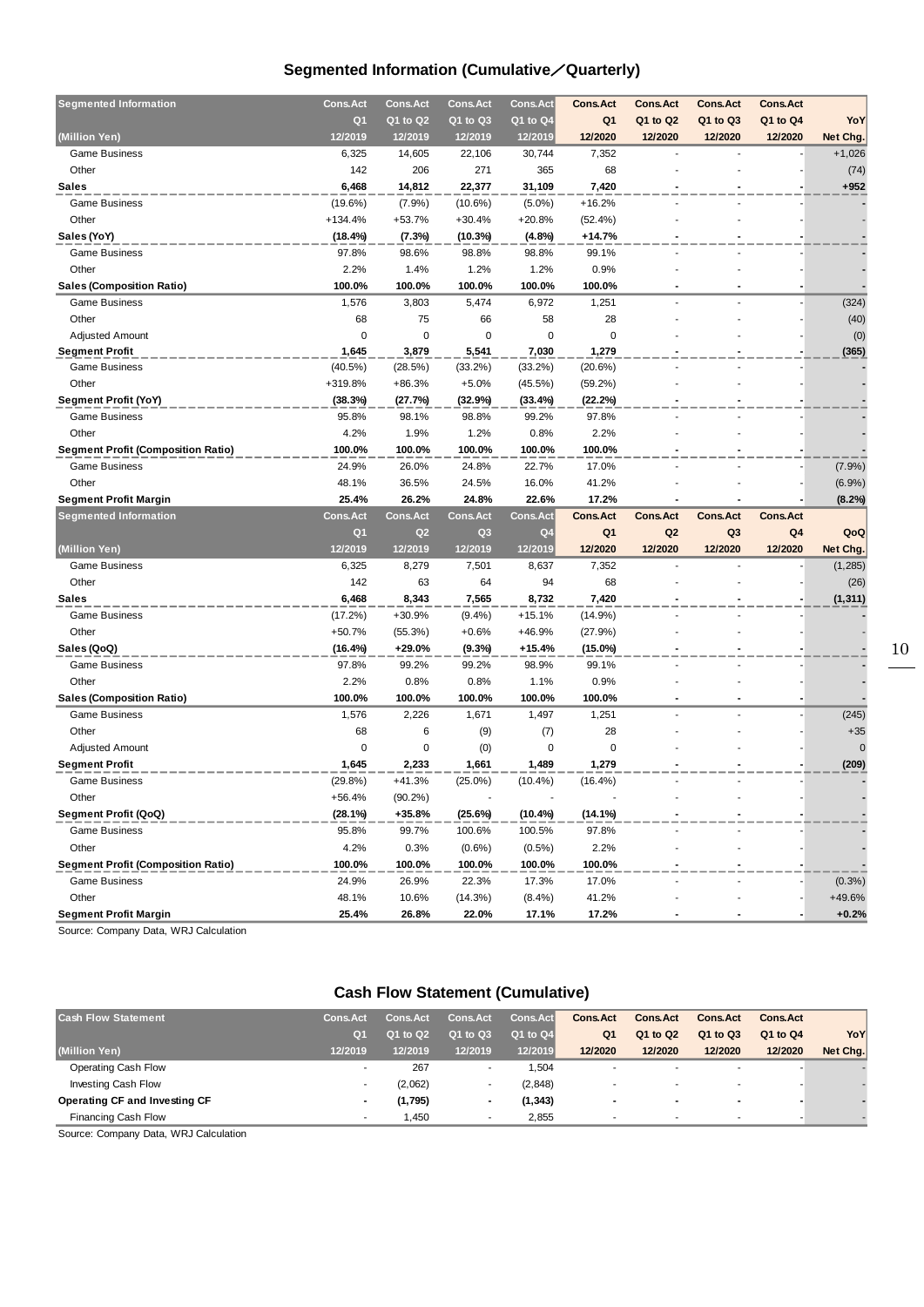## **Sales by Region (Cumulative**/**Quarterly)**

| <b>Sales by Region</b>           | <b>Cons.Act</b> | <b>Cons.Act</b> | <b>Cons.Act</b> | <b>Cons.Act</b> | <b>Cons.Act</b> | <b>Cons.Act</b> | <b>Cons.Act</b> | <b>Cons.Act</b> |          |
|----------------------------------|-----------------|-----------------|-----------------|-----------------|-----------------|-----------------|-----------------|-----------------|----------|
|                                  | Q <sub>1</sub>  | Q1 to Q2        | Q1 to Q3        | Q1 to Q4        | Q <sub>1</sub>  | Q1 to Q2        | Q1 to Q3        | Q1 to Q4        | YoY      |
| (Million Yen)                    | 12/2019         | 12/2019         | 12/2019         | 12/2019         | 12/2020         | 12/2020         | 12/2020         | 12/2020         | Net Chg. |
| Japan                            | 3,965           | 9,313           | 14,298          | 20,355          | 5,112           |                 |                 |                 | $+1,147$ |
| Overseas                         | 2,503           | 5,498           | 8,078           | 10,753          | 2,308           |                 |                 |                 | (195)    |
| <b>Sales</b>                     | 6,468           | 14,812          | 22,377          | 31,109          | 7,420           | ٠               | $\blacksquare$  |                 | $+952$   |
| Japan                            | (27.3%)         | $(11.4\%)$      | (12.8%)         | (3.8%)          | $+28.9%$        | ٠               | ٠               |                 |          |
| Overseas                         | $+1.2%$         | $+0.5%$         | $(5.5\%)$       | $(6.6\%)$       | (7.8%)          |                 |                 |                 |          |
| Sales (YoY)                      | (18.4%)         | (7.3%)          | (10.3%)         | (4.8%)          | $+14.7%$        | ٠               | $\blacksquare$  |                 |          |
| Japan                            | 61.3%           | 62.9%           | 63.9%           | 65.4%           | 68.9%           |                 |                 |                 |          |
| Overseas                         | 38.7%           | 37.1%           | 36.1%           | 34.6%           | 31.1%           |                 |                 |                 |          |
| <b>Sales (Composition Ratio)</b> | 100.0%          | 100.0%          | 100.0%          | 100.0%          | 100.0%          |                 |                 |                 |          |
| <b>Sales by Region</b>           | <b>Cons.Act</b> | <b>Cons.Act</b> | <b>Cons.Act</b> | <b>Cons.Act</b> | <b>Cons.Act</b> | <b>Cons.Act</b> | <b>Cons.Act</b> | <b>Cons.Act</b> |          |
|                                  | Q <sub>1</sub>  | Q2              | Q <sub>3</sub>  | Q <sub>4</sub>  | Q <sub>1</sub>  | Q2              | Q <sub>3</sub>  | Q <sub>4</sub>  | QoQ      |
| (Million Yen)                    | 12/2019         | 12/2019         | 12/2019         | 12/2019         | 12/2020         | 12/2020         | 12/2020         | 12/2020         | Net Chg. |
| Japan                            | 3,965           | 5,348           | 4,985           | 6,057           | 5,112           |                 |                 |                 | (945)    |
| Overseas                         | 2,503           | 2,995           | 2,580           | 2,675           | 2,308           |                 |                 |                 | (367)    |
| <b>Sales</b>                     | 6,468           | 8,343           | 7,565           | 8,732           | 7,420           |                 |                 |                 | (1, 312) |
| Japan                            | $(17.0\%)$      | $+34.9%$        | (6.8%)          | $+21.5%$        | $(15.6\%)$      |                 |                 |                 |          |
| Overseas                         | $(15.5\%)$      | $+19.7%$        | $(13.9\%)$      | $+3.7%$         | (13.7%)         |                 |                 |                 |          |
| Sales (QoQ)                      | $(16.4\%)$      | $+29.0%$        | (9.3%)          | $+15.4%$        | $(15.0\%)$      | $\blacksquare$  | $\blacksquare$  |                 |          |
| Japan                            | 61.3%           | 64.1%           | 65.9%           | 69.4%           | 68.9%           | $\blacksquare$  |                 |                 |          |
| Overseas                         | 38.7%           | 35.9%           | 34.1%           | 30.6%           | 31.1%           |                 |                 |                 |          |
| <b>Sales (Composition Ratio)</b> | 100.0%          | 100.0%          | 100.0%          | 100.0%          | 100.0%          |                 |                 |                 |          |

Source: Company Data, WRJ Calculation

## **Balance Sheet (Quarterly)**

| <b>Balance Sheet</b>                    | <b>Cons.Act</b> | <b>Cons.Act</b> | <b>Cons.Act</b> | <b>Cons.Act</b> | <b>Cons.Act</b> | <b>Cons.Act</b> | <b>Cons.Act</b>          | <b>Cons.Act</b> |            |
|-----------------------------------------|-----------------|-----------------|-----------------|-----------------|-----------------|-----------------|--------------------------|-----------------|------------|
|                                         | Q <sub>1</sub>  | Q2              | Q <sub>3</sub>  | Q <sub>4</sub>  | Q <sub>1</sub>  | Q2              | Q <sub>3</sub>           | Q <sub>4</sub>  | YoY        |
| (Million Yen)                           | 12/2019         | 12/2019         | 12/2019         | 12/2019         | 12/2020         | 12/2020         | 12/2020                  | 12/2020         | Net Chg.   |
| Cash and Deposit                        | 5,463           | 4,916           | 5,626           | 6,779           | 5,897           | ä,              |                          |                 | $+433$     |
| <b>Accounts Receivables</b>             | 2,790           | 4,012           | 3,989           | 3,843           | 3,522           |                 |                          |                 | $+732$     |
| Other                                   | 2,795           | 2,858           | 3,250           | 3,199           | 3,299           |                 |                          |                 | $+503$     |
| <b>Current Assets</b>                   | 11,049          | 11,787          | 12,866          | 13,822          | 12,719          |                 |                          |                 | $+1,669$   |
| <b>Tangible Assets</b>                  | 514             | 485             | 460             | 450             | 434             |                 |                          |                 | (79)       |
| Intangible Assets                       | 5,878           | 6,086           | 5,861           | 4,127           | 4,089           |                 |                          |                 | (1,789)    |
| Investments and Other Assets            | 4,104           | 4,079           | 4,226           | 5,269           | 5,428           |                 |                          |                 | $+1,324$   |
| <b>Fixed Assets</b>                     | 10,497          | 10,652          | 10,548          | 9,847           | 9,952           |                 |                          |                 | (545)      |
| <b>Total Assets</b>                     | 21,547          | 22,440          | 23,415          | 23,669          | 22,671          | ٠               |                          |                 | $+1,124$   |
| Accounts Payables, etc.                 | 2,014           | 2,274           | 2,265           | 2,654           | 2,210           | $\overline{a}$  | $\overline{\phantom{a}}$ |                 | $+196$     |
| Short Term Debt                         | 464             | 463             | 641             | 641             | 641             |                 |                          |                 | $+177$     |
| Other                                   | 1,894           | 1,994           | 1,750           | 1,876           | 1,833           |                 |                          |                 | (61)       |
| <b>Current Liabilities</b>              | 4,373           | 4,733           | 4,657           | 5,172           | 4,686           |                 |                          |                 | $+312$     |
| Long Term Debt                          | 1,124           | 994             | 1,466           | 1,302           | 1,120           |                 |                          |                 | (4)        |
| Other                                   |                 |                 | ÷.              | ÷               |                 |                 |                          |                 |            |
| <b>Fixed Liabilities</b>                | 1,124           | 994             | 1,466           | 1,302           | 1,120           |                 |                          |                 | (4)        |
| <b>Total Liabilities</b>                | 5,498           | 5,727           | 6,124           | 6,475           | 5,806           |                 |                          |                 | $+308$     |
| <b>Shareholders' Equity</b>             | 14,851          | 15,517          | 16,088          | 15,354          | 15,290          |                 |                          |                 | $+439$     |
| Other                                   | 1,197           | 1,195           | 1,202           | 1,840           | 1,574           |                 |                          |                 | $+377$     |
| <b>Net Assets</b>                       | 16,048          | 16,713          | 17,290          | 17,194          | 16,865          |                 |                          |                 | $+816$     |
| <b>Total Liabilities and Net Assets</b> | 21,547          | 22,440          | 23,415          | 23,669          | 22,671          |                 |                          |                 | $+1,124$   |
| <b>Equity Capital</b>                   | 14,907          | 15,579          | 16,194          | 15,463          | 15,109          | ä,              |                          |                 | $+202$     |
| <b>Interest Bearing Debt</b>            | 1,588           | 1,458           | 2,108           | 1,944           | 1,761           |                 |                          |                 | $+172$     |
| Net Debt                                | (3,874)         | (3, 458)        | (3, 517)        | (4, 835)        | (4, 135)        |                 |                          |                 | (260)      |
| <b>Equity Ratio</b>                     | 69.2%           | 69.4%           | 69.2%           | 65.3%           | 66.6%           | $\overline{a}$  | $\overline{\phantom{a}}$ |                 | $(2.5\%)$  |
| Net Debt Equity Ratio                   | $(26.0\%)$      | $(22.2\%)$      | (21.7%)         | (31.3%)         | (27.4%)         |                 |                          |                 | $(1.4\%)$  |
| ROE (12 months)                         | 14.8%           | 11.3%           | 7.5%            | 2.6%            | (0.3%)          |                 |                          |                 | $(15.1\%)$ |
| ROA (12 months)                         | 21.3%           | 17.4%           | 11.3%           | 7.6%            | 5.1%            |                 |                          |                 | $(16.1\%)$ |
| Quick Ratio                             | 189%            | 189%            | 206%            | 205%            | 201%            |                 |                          |                 |            |
| <b>Current Ratio</b>                    | 253%            | 249%            | 276%            | 267%            | 271%            | ٠               |                          |                 |            |

Source: Company Data, WRJ Calculation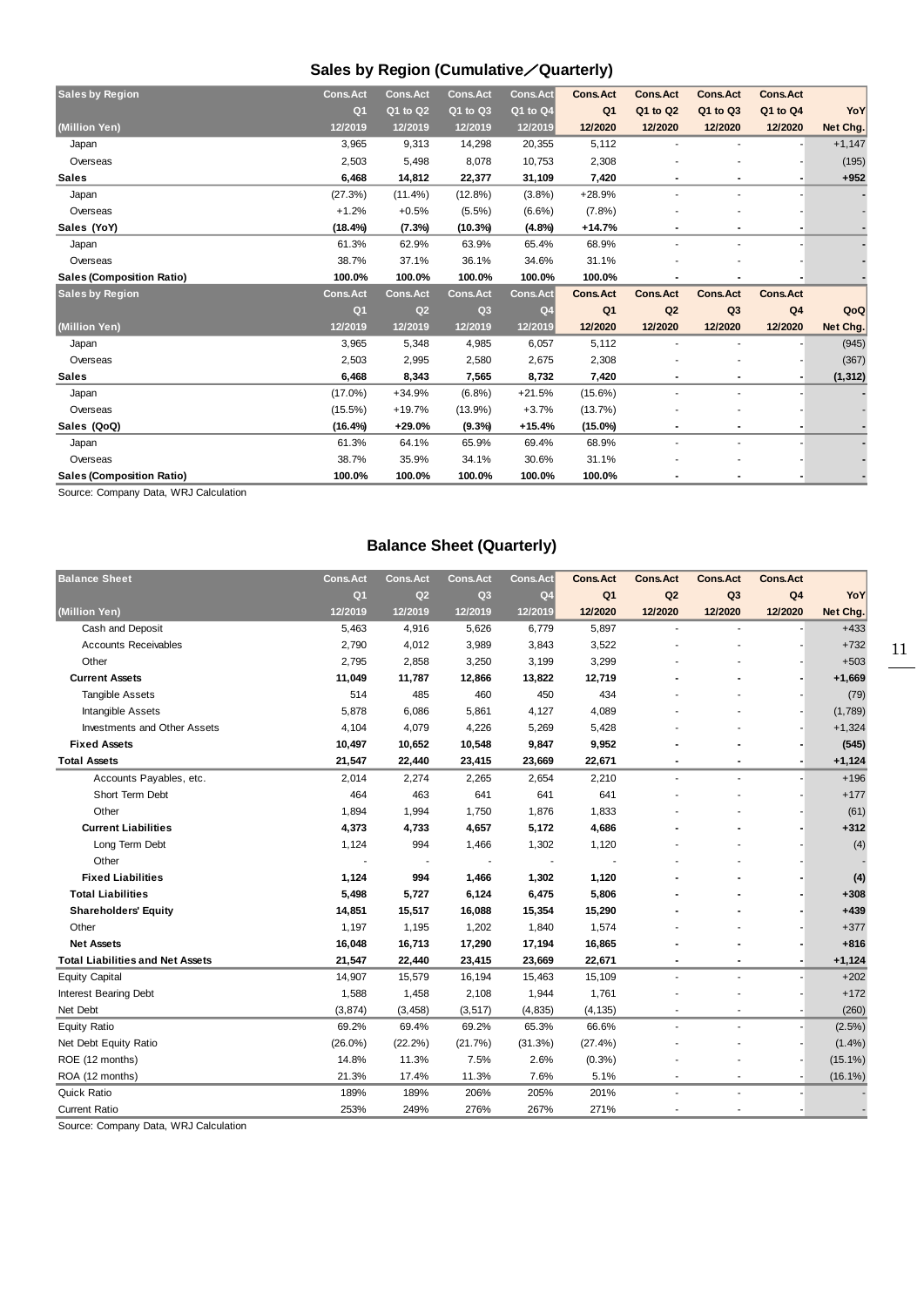#### **FY12/2020 Company Forecasts**

FY12/2020 initial Company forecasts (released on 13 February 2020) have remained unchanged, going for prospective sales of ¥37,500m (up 20.5% YoY), operating profit of ¥2,000m (up 19.5%), recurring profit of ¥2,000m (up 23.0%) and profit attributable to owners of parent of ¥1,425m (up 271.2%), while operating profit margin of 5.3% (down 0.0% point), in terms of median value of suggested ranges. As in the past years, full-year Company forecasts are suggested by ranges, i.e., ¥35,000m to ¥40,000m for prospective sales, ¥1,000m to ¥3,000m for operating profit, ¥1,000m to ¥3,000m for recurring profit and ¥750m to ¥2,100m for profit attributable to owners of parent.



Source: Company Data, WRJ Calculation (CoE: median)

FY12/2020 Company forecasts assume sales stemming from launch of two new titles and other language versions of existing titles. However, this assumption is as of 13 February 2020 and the Company does not commit to the launch of all those titles. Meanwhile, the Company has set ranges as it all depends on sales lifecycle associated with existing titles, sales of new titles and other language versions of existing titles. For the upper end of the ranges, Company forecasts assume favorable sales for new titles and a limited attenuation in sales of existing titles, while unfavorable sales for new titles and a major attenuation in sales of existing titles for the lower end. With respect to casual games, representing all those computer games that can be easily played and enjoyed in a short time, on which the Company is to work hard from FY12/2020, Company forecasts assume costs of development, but no sales from a conservative standpoint.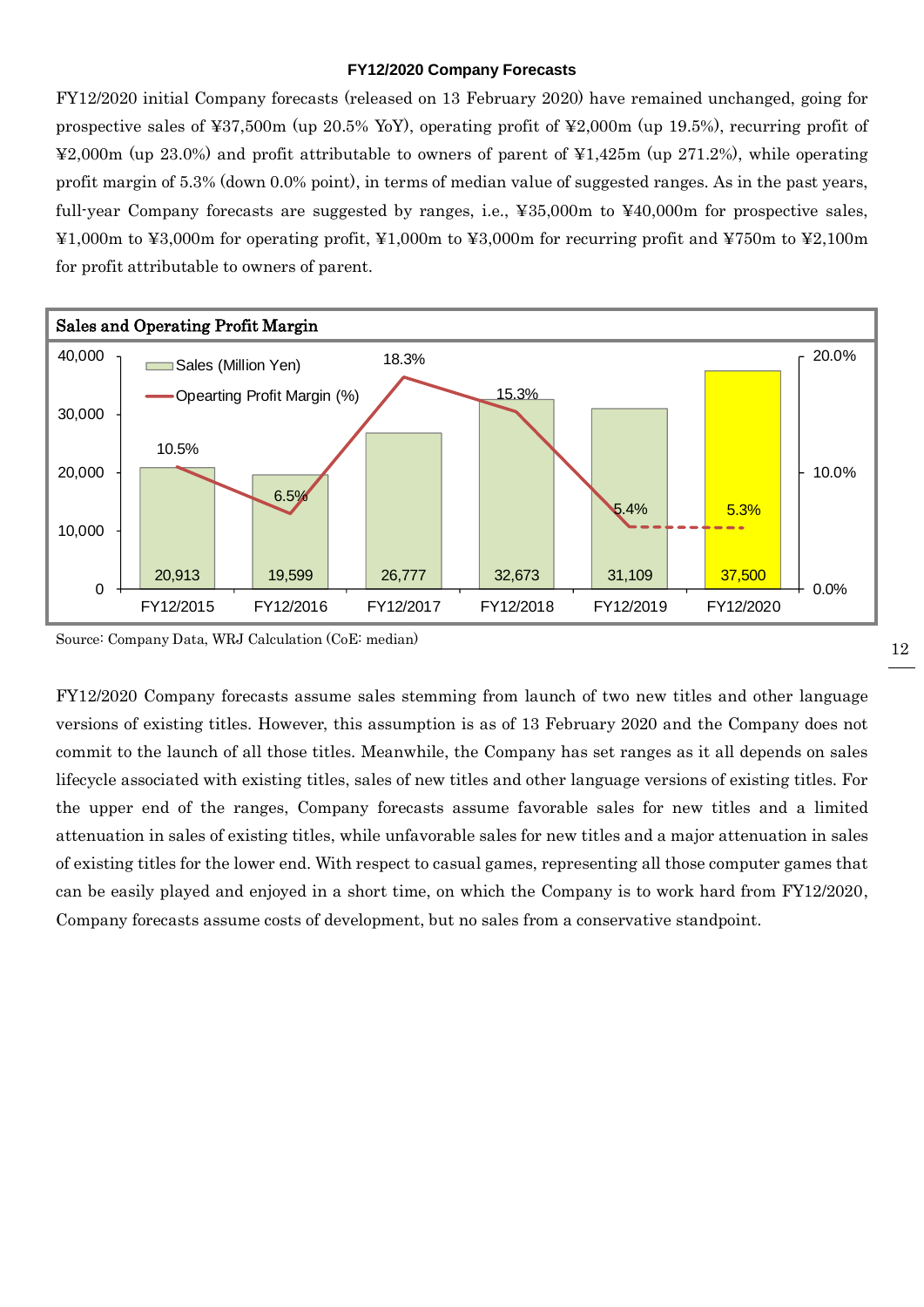The reason why the Company is entering the casual game market is that the market is expanding rapidly, while it can leverage own strengths. The earning model for casual games is based on the acquisition of advertising revenues from promoting the viewing of specific videos. Meanwhile, the video advertising market on a global basis continues expanding due to ongoing improvements in telecommunication environment and thus value as media for casual games. That is to say, the potential for acquiring advertising revenues is increasing even further than in the past. Meanwhile, since they can be played simply and intuitively, they are targeted at users around the world and the Company suggests that this is an area where own strengths of global marketing can be utilized. In addition to above-mentioned earning model based on advertising revenues, the Company is developing them with another earning mode based on billing revenues also in sight. This is to say, the Company is planning to consistently upgrade contents (or running the games), for example, by means of adding new stages to the contents with an objective to also pursue billing revenues at the same time.

Meanwhile, with respect to prospective expenses, Company forecasts are going for increased running expenses (Labor Costs, Outsourcing & Subcontracting, and depreciation) in line with the launch of new titles as well as for those of Labor Costs and hiring-related costs due to increased number of personnel. At the same time, Company forecasts also assume the balance of software assets to decline as it has launched large-scale new title "Love Live! School Idol Festival ALL STARS". With respect to PR & Promotions, Company forecasts are going for the same level as in FY12/2019. Meanwhile, although going for ranges in prospective sales as above mentioned, Company forecasts assume a certain level for fixed costs. Simply looking at the width of the ranges, i.e., ¥5,000m (¥35,000m to ¥40,000m) for sales and ¥2,000m (¥1,000m to  $\text{\textless}=3,000\text{m}$  for operating profit, it should be the case that marginal profit ratio is  $40\%$  (=2,000 ÷ 5,000).

| FY12/2020 Company Forecasts and Results          |                        |                              |                  |                                   |                                   |                                                          |  |  |  |  |  |
|--------------------------------------------------|------------------------|------------------------------|------------------|-----------------------------------|-----------------------------------|----------------------------------------------------------|--|--|--|--|--|
| <b>Consolidated Fiscal Year</b><br>(Million Yen) | <b>Date</b>            | <b>Event</b>                 | <b>Sales</b>     | <b>Operating</b><br><b>Profit</b> | <b>Recurring</b><br><b>Profit</b> | <b>Profit Attributable to</b><br><b>Owners of Parent</b> |  |  |  |  |  |
| FY12/2020CoE                                     | 13-Feb-20              | Q4 Results                   | 37,500           | 2,000                             | 2,000                             | 1,425                                                    |  |  |  |  |  |
| FY12/2020CoE                                     | 12-May-20              | Q1 Results                   | 37,500           | 2,000                             | 2,000                             | 1,425                                                    |  |  |  |  |  |
|                                                  |                        | Rate of Gap                  | 0.0%             | 0.0%                              | 0.0%                              | 0.0%                                                     |  |  |  |  |  |
| FY12/2020CoE                                     | $13-Feb-20$            | <b>Q4 Results</b>            | 37,500           | 2,000                             | 2,000                             | 1,425                                                    |  |  |  |  |  |
| FY12/2020CoE                                     | 12-May-20              | Q1 Results                   | 37,500           | 2,000                             | 2,000                             | 1,425                                                    |  |  |  |  |  |
|                                                  |                        | Amount of Gap<br>Rate of Gap | $\Omega$<br>0.0% | $\Omega$<br>0.0%                  | $\Omega$<br>0.0%                  | $\Omega$<br>0.0%                                         |  |  |  |  |  |
| <b>Consolidated Half Year</b><br>(Million Yen)   | <b>Date</b>            | <b>Event</b>                 | <b>Sales</b>     | <b>Operating</b><br><b>Profit</b> | <b>Recurring</b><br><b>Profit</b> | <b>Profit Attributable to</b><br>Owners of Parent        |  |  |  |  |  |
| Q1 to Q2 FY12/2020CoE                            | 13-Feb-20              | Q4 Results                   |                  |                                   |                                   |                                                          |  |  |  |  |  |
| Q1 to Q2 FY12/2020CoE                            | 12-May-20              | Q1 Results                   |                  |                                   |                                   |                                                          |  |  |  |  |  |
|                                                  |                        | Amount of Gap<br>Rate of Gap |                  |                                   |                                   |                                                          |  |  |  |  |  |
| Q1 to Q2 FY12/2020CoE                            | 13-Feb-20              | <b>Q4 Results</b>            | ÷                |                                   |                                   |                                                          |  |  |  |  |  |
| Q1 to Q2 FY12/2020CoE                            | $12-May-20$            | Q1 Results                   |                  |                                   |                                   |                                                          |  |  |  |  |  |
|                                                  |                        | Amount of Gap<br>Rate of Gap |                  |                                   |                                   |                                                          |  |  |  |  |  |
| <b>Consolidated Half Year</b><br>(Million Yen)   | <b>Date</b>            | <b>Event</b>                 | <b>Sales</b>     | <b>Operating</b><br>Profit        | <b>Recurring</b><br><b>Profit</b> | <b>Profit Attributable to</b><br><b>Owners of Parent</b> |  |  |  |  |  |
| Q3 to Q4 FY12/2020CoE<br>Q3 to Q4 FY12/2020CoE   | 13-Feb-20<br>12-May-20 | Q4 Results<br>Q1 Results     | $\blacksquare$   |                                   |                                   |                                                          |  |  |  |  |  |
|                                                  |                        | Amount of Gap<br>Rate of Gap |                  |                                   |                                   |                                                          |  |  |  |  |  |
| Q3 to Q4 FY12/2020CoE                            | 13-Feb-20              | <b>Q4 Results</b>            | н                |                                   |                                   |                                                          |  |  |  |  |  |
| Q3 to Q4 FY12/2020CoE                            | 12-May-20              | Q1 Results<br>Amount of Gap  | ٠                |                                   |                                   |                                                          |  |  |  |  |  |
|                                                  |                        | Rate of Gap                  |                  |                                   |                                   |                                                          |  |  |  |  |  |

Source: Company Data, WRJ Calculation (CoE: median)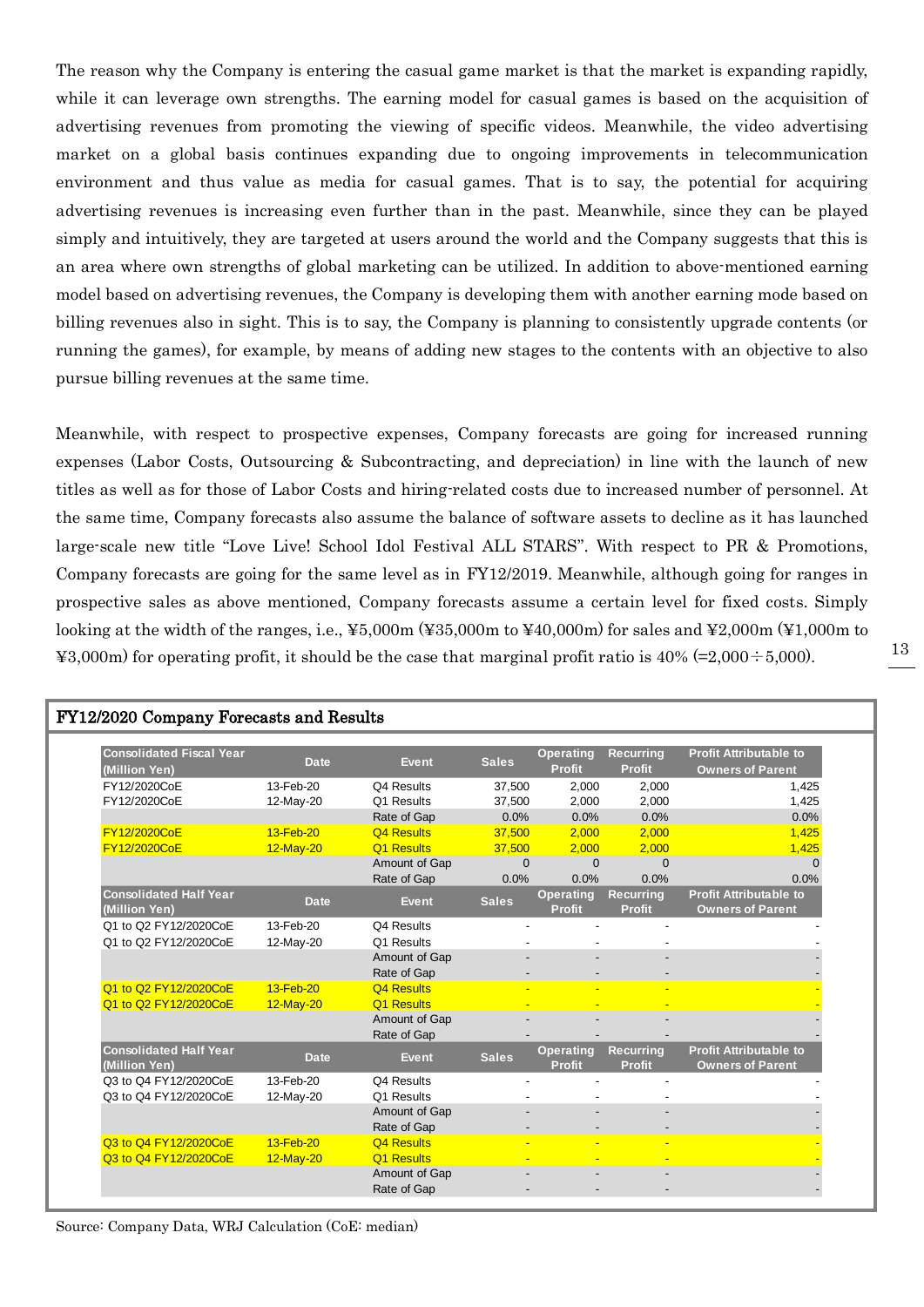#### **Long-Term Prospects**

Hidekatsu Morita, appointed as Representative Director, President and CEO in March 2019 to have replaced founder Tetsuya Sanada (currently, Director and Chairman), has confirmed that the Company is primarily going for growth in the mainstay game business, while trying to establish the "KLab" brand by means of offering exceptional value on a global basis. As for the business policy, he aims for long-term sustainability for its game business through improved efficiency and systemization of operations, enhanced utilization of machine learning, AI as well as analytics tools, provision of merchandises as well as contents suitable region to region or by user category and creation of fan community. At the same time, he also raises policy to improve hit rate to increase earnings, suggesting that this will be realized through development of games to be accepted on a global basis, pursuit of quality beyond expectations by users, maximization of earnings propelled by one source multi use (to materialize by distributing a single game title to diverse devices or platforms across regions) and extended marketing and promotions on a global basis. Meanwhile, Morita has made further development for the management philosophy of the "3 PILLARS" established since FY12/2017.



Source: Company Data

Specifically, he has made "Japanese IPs" evolved to "Universal IPs". It has remained unchanged that the Company pursues stability and growth of earnings by means of utilizing IPs that have fans from around the world, while the Company has abandoned policy to focus on those with Japanese origins, currently trying to aggressively acquire IPs overseas too as far as holding fans from around the world. As for the type of IPs to acquire, the Company will thoroughly concentrate on domains where the Company has expertise and thus being able to take advantage of.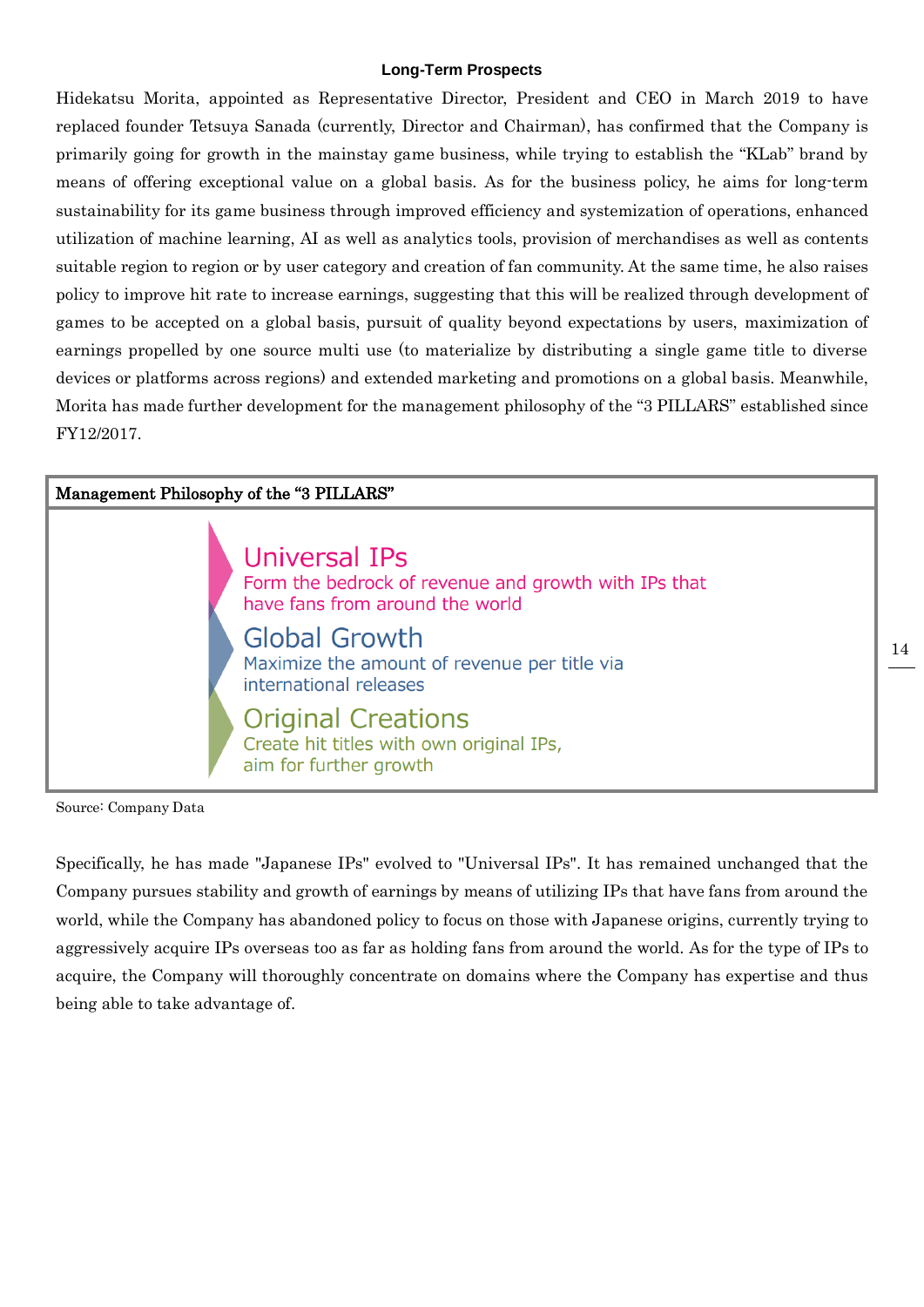In developing new games going forward, the Company will focus on specialty genres where the Company saw hit titles in the past, e.g., "sports" represented by "Captain Tsubasa: Dream Team", "ARPG (Action Role Playing Game)" represented by "BLEACH Brave Souls" and "rhythm action" represented by "Love Live! School Idol Festival" and "Love Live! School Idol Festival ALL STARS". For example, taking into account that "Captain Tsubasa: Dream Team" has become a hit worldwide, it appears that the Company considers a horizontal deployment of mechanism in "Captain Tsubasa: Dream Team" to contents of other sports. Given that "BLEACH Brave Souls" has also become a hit worldwide, the Company believes that demand for action games is firm on a global basis. Meanwhile, on "rhythm action", the Company believes that it can take advantage of know-how accumulated in "Love Live! School Idol Festival" and "Love Live! School Idol Festival ALL STARS".

|                    |                          | FY12/2020 Game Pipeline (as of 12 May 2020)       |                                         |                                                                                                                                                                     |
|--------------------|--------------------------|---------------------------------------------------|-----------------------------------------|---------------------------------------------------------------------------------------------------------------------------------------------------------------------|
|                    | <b>Title</b>             | <b>Main IP Holder</b>                             | Development/<br><b>Operating Entity</b> | <b>Notes</b>                                                                                                                                                        |
| <b>New</b>         | Tales of Crestoria       | <b>BANDA<br/>NAMCC</b><br><b>Entertainment</b>    | <b>K</b> KLab                           | To be operated by BANDAI NAMCO Entertainment<br>Inc., the Japanese and English version is scheduled to<br>be operated at the same time.                             |
| <b>Development</b> | Lamis Reclifikts 3       | <b>KADOKAWA</b><br><b>K</b> KLab                  | <b>K</b> KLab<br>盛趣游戏                   | Media mix project with KADOKAWA, co-developed<br>with the Chinese company Shenggu Games Limited<br>who will release for China. KLab Inc. will release for<br>Japan. |
|                    |                          | プロジェクト ラブライブ!/<br>プロジェクト ラブライブ ! サンシャイン           | <b>K</b> KLab                           | Co-developed with Bushiroad Inc. and SUNRISE INC.<br>The global version was released by KLab Inc. on<br>February 25 <sup>th</sup> .                                 |
| Multi-Language     |                          | <b>C</b> KLab                                     | <b>C</b> KLab                           | KLab Inc. is scheduled to release the global version.                                                                                                               |
| <b>Proport</b>     |                          | (株)ぴえろ                                            | <b>C</b> KLab<br>CUNLUN<br>GameArk      | Localized version of BLEACH Kyo·Kai-<br>Tamashinokakusei : Shinigami that is planned for<br>release in Japan.                                                       |
| Other              | Game based on<br>Kumamon | Kumamoto Prefecture /<br><b>ADK Emotions Inc.</b> | Undisclosed<br>(support model)          | KLab Inc. has acquired the game licensing rights from<br>ADK Emotions Inc. KLab Inc. will be in charge of<br>project management and supervision.                    |
|                    | Casual Games             |                                                   |                                         |                                                                                                                                                                     |

Source: Company Data

Currently, there are no publicly disclosed titles under development for casual games, but the above information has been disclosed as game titles under development as a whole for the Company. For example, the Company suggests that "Tales of Crestoria" is a new title to be launched in FY12/2020. This is a joint title with BANDAI NAMCO Entertainment Inc., which is to distribute both Japanese version and Global version. In addition, "Lapis Re:LiGHTs", which is being jointly developed with Shengqu Games Limited based in China, is also scheduled to be launched. Japanese version will be launched from the Company and Chinese version from Shengqu Games Limited. On top of those two new titles, the Company suggests that development of four titles is to be commercialized as projects. Meanwhile, the Company also plans to implement multi-lingual development on existing titles. For example, it has been newly disclosed that the Company is to launch "BLEACH Kyo・Kai-Tamashinokakusei: Shinigami", marketed in Southeast Asia, in Japan after localization. Most recently, on 5 June 2020, the Company has disclosed that it will distribute "BLEACH Brave Souls" in ex-Japan Asia, while having started pre-registrations on the same day.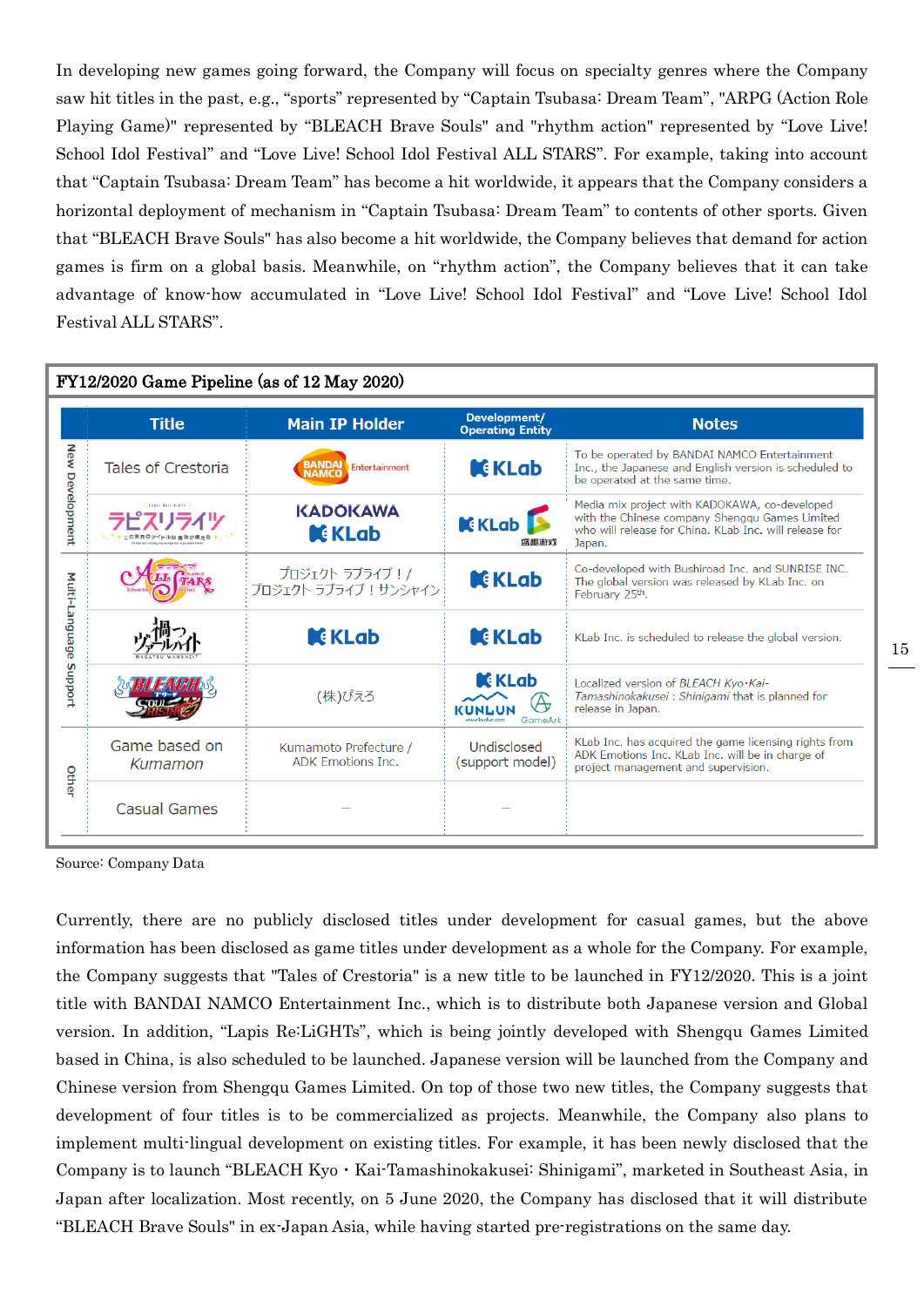Meanwhile, the Company also plans to launch game title featuring "Kumamon". So-called development support model for games overseas is to be adopted here, which is defined as that of supporting development of games based on Japanese IPs for use in market overseas. In terms of mechanism, the Company obtains licenses for games from Japanese IP holders to aim at seeing revenues from overseas, then making progress in co-development of games based on the said licenses, tying up with developers overseas for the sake of marketing overseas. So far, the Company has run this development support model for games overseas on above-mentioned "BLEACH Kyo・Kai- Tamashinokakusei: Shinigami".

The Company, which has strengths such as building relationships with IP holders in Japan and expertise in overseas expansion, is said to act mainly as an intermediary in this development support model for games overseas. In other words, it matches IP holders in Japan looking for opportunities of earnings from overseas with developers overseas looking to develop games using Japanese IPs. In FY12/2020, the Company is going for two to four titles to be commercialized as projects for this development support model for games overseas.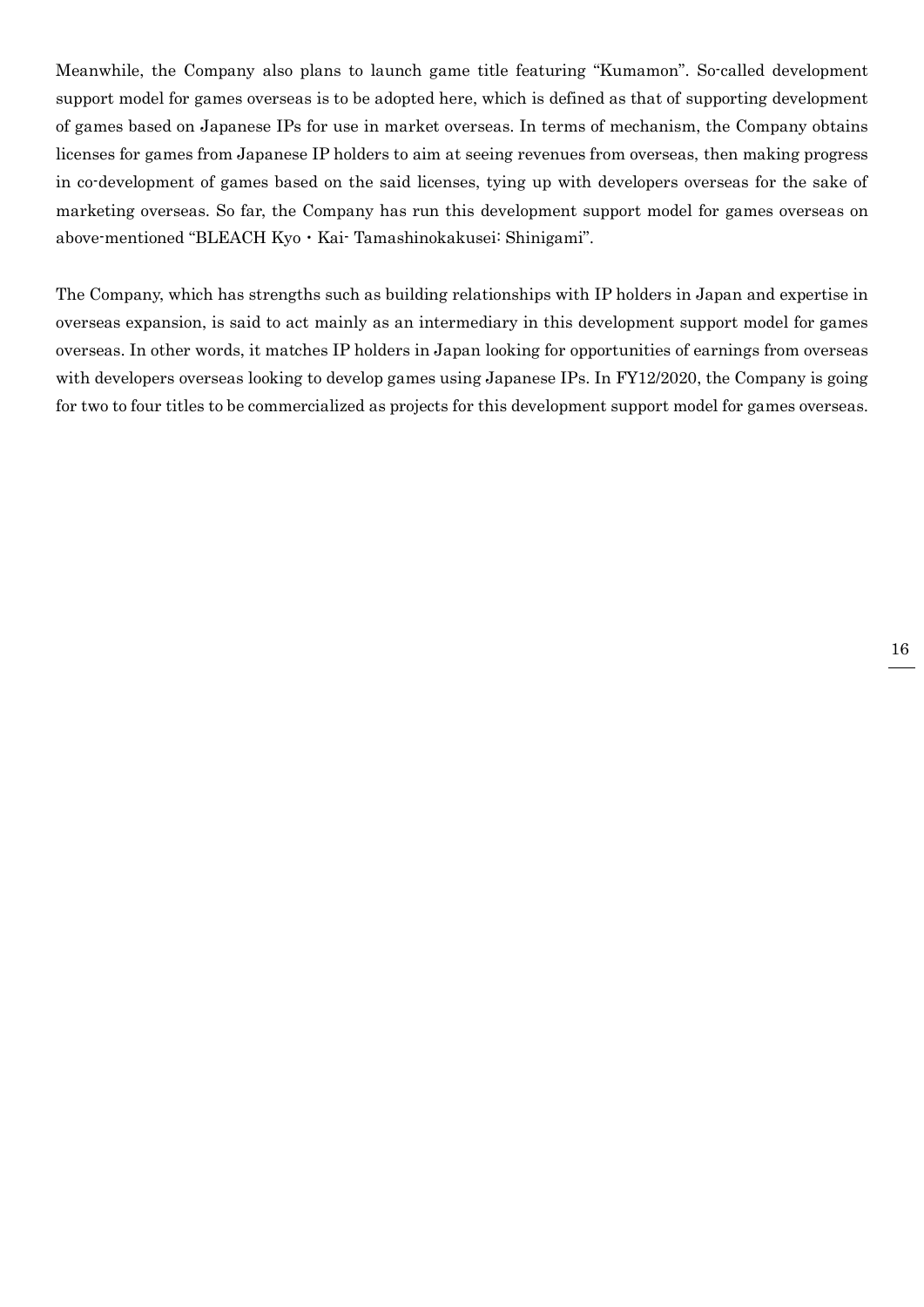## 4.0 Business Model

#### **Developing and Running Game Apps for Smartphones**

The Company develops and runs game apps for Smartphones. Just like peers, the Company provides users with a mechanism (gacha) of purchasing virtual goods, etc. in games, while sales are booked from billing to them. As far as we could see, "Capital Tsubasa: Dream Team", which is battle-oriented football simulation game, has been the most prominent out of all the titles with sales as a whole for the Company over the past few years. This has been the largest both in Japan and overseas, while sales overseas depend on this title to a large extent. "Captain Tsubasa" originally represents manga with football as the theme by Yoichi Takahashi, having had appeared serially on Weekly Shonen Jump published by SHUEISHA though 1981 to 1988. Copyrights on "Captain Tsubasa" are held mainly by Takahashi and SHUEISHA, while a fixed portion of sales associated with "Captain Tsubasa: Dream Team" is paid mainly to them as fees to use the copyrights held by them.

"Captain Tsubasa: Dream Team"



Source: Company Data

- The world of Captain Tsubasa is now available as a football simulation game! Join Tsubasa, Misaki, Hyuga and all your favorites as you build your dream team and hit the pitch!
- Play online against friends and foes! Train football legend Tsubasa Ozora and other characters from the series to create the perfect dream team, then go head-to-head with players around the world.
- Watch Drive Shots, Tiger Shots, and more special moves from the Tsubasa series in stunning, beautifully rendered cut scenes! Feel the energy in the stadium and the smell of the pitch as your favorite characters' special moves come to life before your eyes.
- Play the game in Scenario Mode to experience all the greatest scenes from the Captain Tsubasa saga! Play against memorable opponents from the series and watch the story come alive!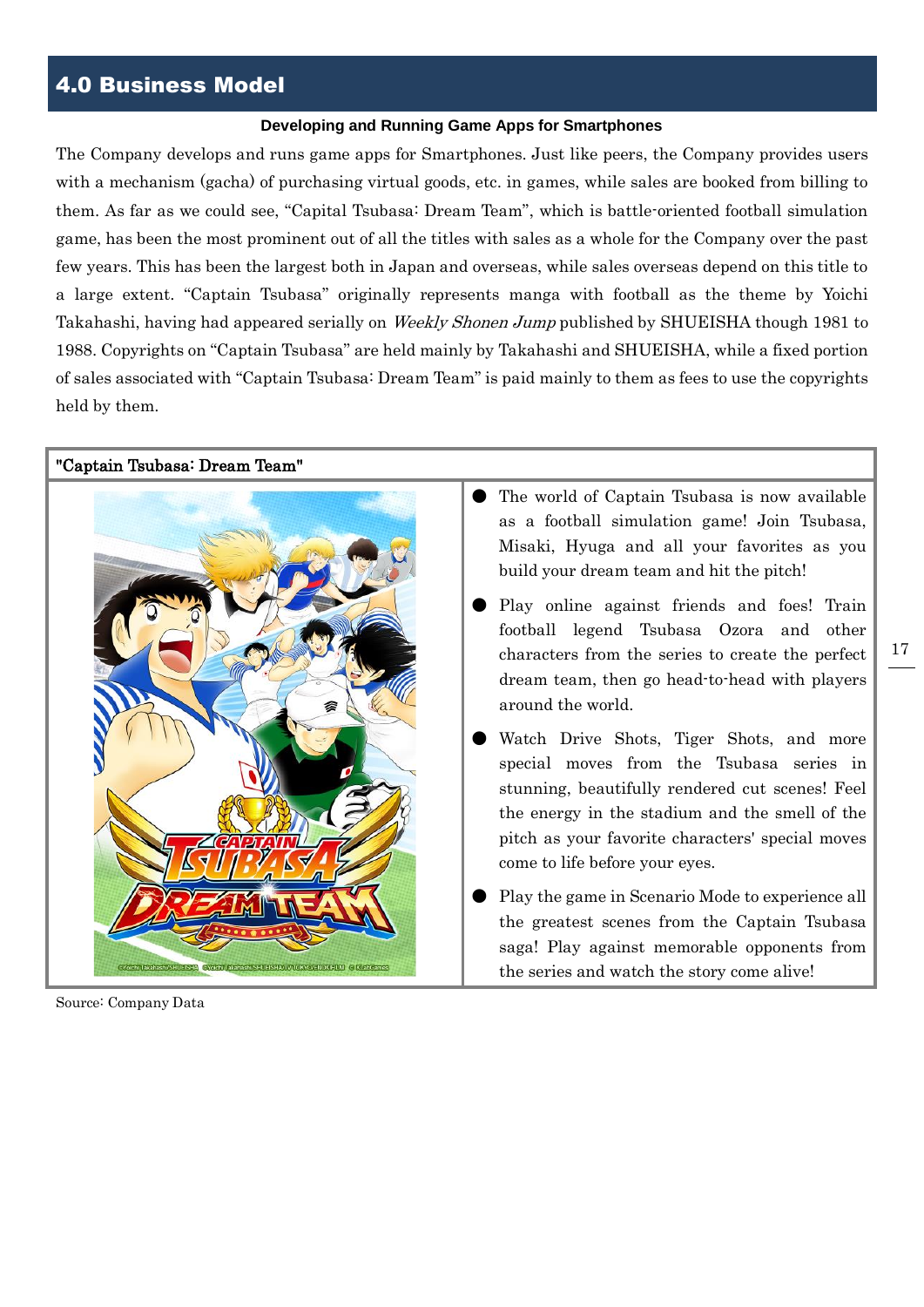TV Tokyo started broadcasting of animation TV show with "Captain Tsubasa" as the original in 1983 and saw rating of 21.2% or the highest ever, having caused a football boom in Japan. This was followed by broadcasting in more than 50 countries worldwide and thus high awareness has been obtained on a global basis. After almost 40 years since the startup of broadcasting in Japan, boys and girls who were enthusiastic about it in those days are now in their thirties to fifties with not a little spending money and are the key objects of billing associated with "Captain Tsubasa: Dream Team". The situations overseas are not so different, although there is some time lag due to delayed broadcasting. In the first place, this is a story about football so popular across the world, which is another advantage for the high awareness of "Capital Tsubasa: Dream Team" on a global basis.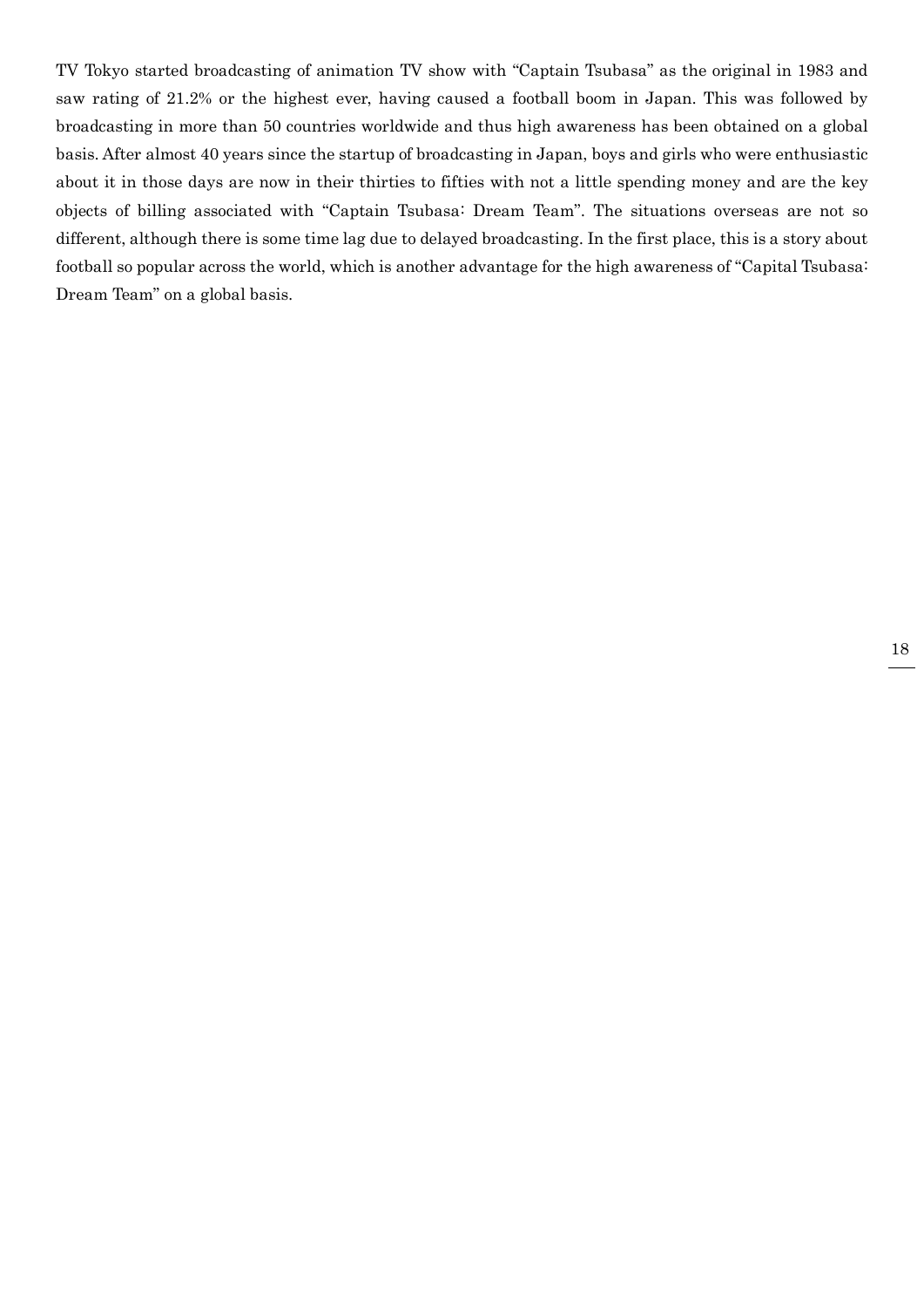## 5.0 Financial Statements

#### **Income Statement**

| <b>Income Statement</b>                        | <b>Cons.Act</b> | <b>Cons.Act</b> | <b>Cons.Act</b>          | <b>Cons.Act</b> | <b>Cons.Act</b> | <b>Cons.CoE</b> |                 |
|------------------------------------------------|-----------------|-----------------|--------------------------|-----------------|-----------------|-----------------|-----------------|
|                                                | <b>FY</b>       | <b>FY</b>       | <b>FY</b>                | <b>FY</b>       | <b>FY</b>       | <b>FY</b>       | YoY             |
| (Million Yen)                                  | 12/2015         | 12/2016         | 12/2017                  | 12/2018         | 12/2019         | 12/2020         | <b>Net Chg.</b> |
| <b>Sales</b>                                   | 20,913          | 19,599          | 26,777                   | 32,673          | 31,109          | 37,500          | $+6,390$        |
| Cost of Sales                                  | 14,199          | 14,407          | 17,212                   | 22,124          | 24,079          |                 |                 |
| <b>Gross Profit</b>                            | 6,713           | 5,192           | 9,565                    | 10,549          | 7,030           |                 |                 |
| <b>SG&amp;A Expenses</b>                       | 4,515           | 3,917           | 4,674                    | 5,553           | 5,356           |                 |                 |
| <b>Operating Profit</b>                        | 2,198           | 1,274           | 4,891                    | 4,995           | 1,673           | 2,000           | $+326$          |
| Non Operating Balance                          | (278)           | (444)           | (37)                     | 2               | (48)            | $\Omega$        | $+48$           |
| <b>Recurring Profit</b>                        | 1,919           | 830             | 4,853                    | 4,997           | 1,625           | 2,000           | $+374$          |
| <b>Extraordinary Balance</b>                   | (329)           | (1,308)         | (56)                     | (958)           | (1, 174)        |                 |                 |
| Profit before Income Taxes                     | 1,589           | (478)           | 4,797                    | 4,039           | 450             |                 |                 |
| <b>Total Income Taxes</b>                      | 892             | 367             | 1,668                    | 1,469           | 141             |                 |                 |
| NP Belonging to Non-Controlling SHs            | (3)             | (31)            |                          |                 | (74)            |                 |                 |
| <b>Profit Attributable to Owners of Parent</b> | 700             | (814)           | 3,127                    | 2,570           | 383             | 1,425           | $+1,041$        |
| Sales $\angle$ rate of changes                 | (2.2%)          | $(6.3\%)$       | +36.6%                   | $+22.0%$        | (4.8%)          | $+20.5%$        |                 |
| Operating Profit∕ditto                         | $+1.6%$         | $(42.0\%)$      | +283.7%                  | $+2.1%$         | (66.5%)         | $+19.5%$        |                 |
| Recurring Profit∕ditto                         | $(25.1\%)$      | (56.7%)         | +484.5%                  | $+3.0%$         | (67.5%)         | $+23.0%$        |                 |
| Profit Attributable to Owners of Parent∕ditto  | $(60.9\%)$      |                 | $\overline{\phantom{a}}$ | $(17.8\%)$      | $(85.1\%)$      | $+271.2%$       |                 |
| Gross Profit Margin                            | 32.1%           | 26.5%           | 35.7%                    | 32.3%           | 22.6%           |                 |                 |
| Sales to SG&A Expenses Ratio                   | 21.6%           | 20.0%           | 17.5%                    | 17.0%           | 17.2%           |                 |                 |
| <b>Operating Profit Margin</b>                 | 10.5%           | 6.5%            | 18.3%                    | 15.3%           | 5.4%            | 5.3%            | $(0.0\%)$       |
| <b>Recurring Profit Margin</b>                 | 9.2%            | 4.2%            | 18.1%                    | 15.3%           | 5.2%            | 5.3%            | $+0.1%$         |
| Profit Attributable to Owners of Parent Margin | 3.3%            | $(4.2\%)$       | 11.7%                    | 7.9%            | 1.2%            | 3.8%            | $+2.6%$         |
| Total Income Taxes∕Profit before Income Taxes  | 56.1%           |                 | 34.8%                    | 36.4%           | 31.4%           |                 |                 |

Source: Company Data, WRJ Calculation (CoE: median)

### **Segmented Information**

| <b>Segmented Information</b>              | <b>Cons.Act</b> | <b>Cons.Act</b> | <b>Cons.Act</b> | <b>Cons.Act</b> | <b>Cons.Act</b> | <b>Cons.CoE</b> |          |
|-------------------------------------------|-----------------|-----------------|-----------------|-----------------|-----------------|-----------------|----------|
|                                           | <b>FY</b>       | <b>FY</b>       | <b>FY</b>       | <b>FY</b>       | <b>FY</b>       | <b>FY</b>       | YoY      |
| (Million Yen)                             | 12/2015         | 12/2016         | 12/2017         | 12/2018         | 12/2019         | 12/2020         | Net Chg. |
| <b>Game Business</b>                      | 20,868          | 19,283          | 26,602          | 32,371          | 30,744          |                 |          |
| Other                                     | 44              | 315             | 175             | 302             | 365             |                 |          |
| <b>Sales</b>                              | 20,913          | 19,599          | 26,777          | 32,673          | 31,109          | 37,500          | $+6,390$ |
| <b>Game Business</b>                      | $(2.1\%)$       | $(7.6\%)$       | +38.0%          | $+21.7%$        | $(5.0\%)$       |                 |          |
| Other                                     | $(23.2\%)$      | $+612.8%$       | (44.5%)         | $+72.7%$        | $+20.8%$        |                 |          |
| Sales (YoY)                               | (2.2%)          | $(6.3\%)$       | $+36.6%$        | $+22.0%$        | (4.8%)          | $+20.5%$        |          |
| <b>Game Business</b>                      | 99.8%           | 98.4%           | 99.3%           | 99.1%           | 98.8%           |                 |          |
| Other                                     | 0.2%            | 1.6%            | 0.7%            | 0.9%            | 1.2%            |                 |          |
| <b>Sales (Composition Ratio)</b>          | 100.0%          | 100.0%          | 100.0%          | 100.0%          | 100.0%          | 100.0%          |          |
| <b>Game Business</b>                      | 6,702           | 5,437           | 9,503           | 10,441          | 6,972           |                 |          |
| Other                                     | 11              | (244)           | 62              | 107             | 58              |                 |          |
| <b>Adjusted Amount</b>                    |                 |                 | (0)             | $\Omega$        | 0               |                 |          |
| <b>Segment Profit</b>                     | 6,713           | 5,192           | 9,565           | 10,549          | 7,030           |                 |          |
| <b>Game Business</b>                      | $(2.2\%)$       | $(18.9\%)$      | $+74.8%$        | $+9.9%$         | (33.2%)         |                 |          |
| Other                                     | $+44.1%$        |                 |                 | $+72.1%$        | (45.5%)         |                 |          |
| <b>Segment Profit (YoY)</b>               | (2.2%)          | (22.7%)         | $+84.2%$        | $+10.3%$        | (33.4%          |                 |          |
| <b>Game Business</b>                      | 99.8%           | 104.7%          | 99.3%           | 99.0%           | 99.2%           |                 |          |
| Other                                     | 0.2%            | (4.7%)          | 0.7%            | 1.0%            | 0.8%            |                 |          |
| <b>Segment Profit (Composition Ratio)</b> | 100.0%          | 100.0%          | 100.0%          | 100.0%          | 100.0%          |                 |          |
| <b>Game Business</b>                      | 32.1%           | 28.2%           | 35.7%           | 32.3%           | 22.7%           |                 |          |
| Other                                     | 25.0%           | (77.6%)         | 35.5%           | 35.4%           | 16.0%           |                 |          |
| <b>Segment Profit Margin</b>              | 32.1%           | 26.5%           | 35.7%           | 32.3%           | 22.6%           |                 |          |

Source: Company Data, WRJ Calculation (CoE: median)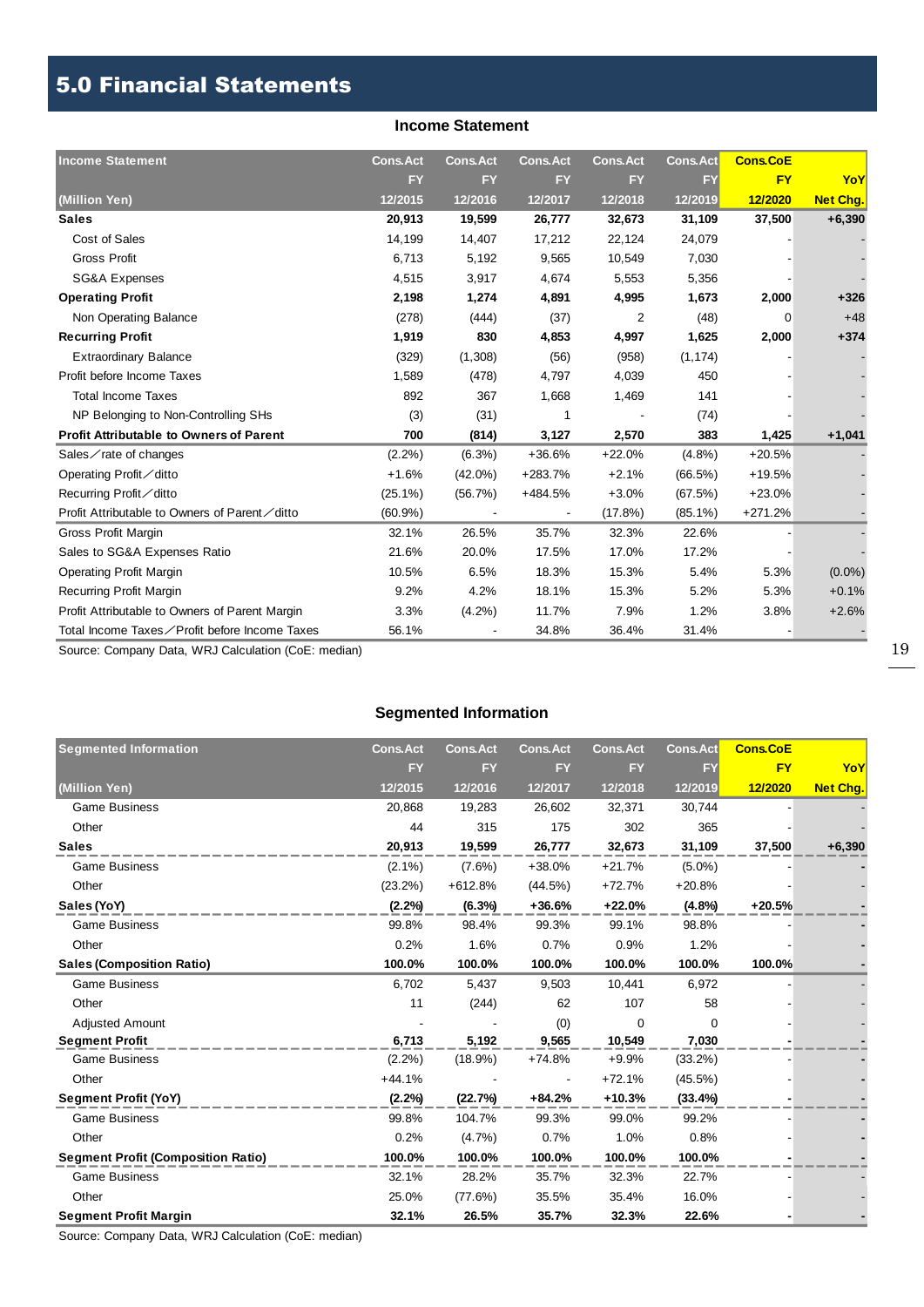## **Sales by Region**

| <b>Sales by Region</b>           | <b>Cons.Act</b> | <b>Cons.Act</b> | <b>Cons.Act</b> | <b>Cons.Act</b> | <b>Cons.Act</b> | <b>Cons.CoE</b> |          |
|----------------------------------|-----------------|-----------------|-----------------|-----------------|-----------------|-----------------|----------|
|                                  | FY              | <b>FY</b>       | <b>FY</b>       | <b>FY</b>       | <b>FY</b>       | <b>FY</b>       | YoY      |
| (Million Yen)                    | 12/2015         | 12/2016         | 12/2017         | 12/2018         | 12/2019         | 12/2020         | Net Cha. |
| Japan                            | 19,060          | 16,301          | 21,759          | 21,164          | 20,355          |                 |          |
| Overseas                         | 1,853           | 3,298           | 5,017           | 11,508          | 10,753          |                 |          |
| <b>Sales</b>                     | 20,913          | 19,599          | 26,777          | 32,673          | 31,109          | 37,500          | $+6,391$ |
| Japan                            | $(5.9\%)$       | (14.5%)         | $+33.5%$        | (2.7%)          | (3.8%)          |                 |          |
| Overseas                         | $+65.9%$        | $+78.0%$        | $+52.1%$        | $+129.4%$       | $(6.6\%)$       |                 |          |
| Sales (YoY)                      | (2.2%)          | (6.3%)          | $+36.6%$        | $+22.0%$        | $(4.8\%)$       | $+20.5%$        |          |
| Japan                            | 91.1%           | 83.2%           | 81.3%           | 64.8%           | 65.4%           |                 |          |
| Overseas                         | 8.9%            | 16.8%           | 18.7%           | 35.2%           | 34.6%           |                 |          |
| <b>Sales (Composition Ratio)</b> | 100.0%          | 100.0%          | 100.0%          | 100.0%          | 100.0%          | 100.0%          |          |

Source: Company Data, WRJ Calculation (CoE: median)

| <b>Balance Sheet</b>                    |                 |                 |                 |                 |                 |                 |                 |
|-----------------------------------------|-----------------|-----------------|-----------------|-----------------|-----------------|-----------------|-----------------|
| <b>Balance Sheet</b>                    | <b>Cons.Act</b> | <b>Cons.Act</b> | <b>Cons.Act</b> | <b>Cons.Act</b> | <b>Cons.Act</b> | <b>Cons.CoE</b> |                 |
|                                         | <b>FY</b>       | <b>FY</b>       | <b>FY</b>       | <b>FY</b>       | <b>FY</b>       | <b>FY</b>       | YoY             |
| (Million Yen)                           | 12/2015         | 12/2016         | 12/2017         | 12/2018         | 12/2019         | 12/2020         | <b>Net Chg.</b> |
| Cash and Deposit                        | 3,634           | 4,660           | 6,694           | 4,749           | 6,779           |                 |                 |
| <b>Accounts Receivables</b>             | 2,066           | 2,120           | 3,794           | 2,392           | 3,843           |                 |                 |
| Other                                   | 2,778           | 1,136           | 1,282           | 2,103           | 3,199           |                 |                 |
| <b>Current Assets</b>                   | 8,479           | 7,917           | 11,771          | 9,245           | 13,822          |                 |                 |
| <b>Tangible Assets</b>                  | 308             | 301             | 312             | 393             | 450             |                 |                 |
| Intangible Assets                       | 1,421           | 1,281           | 3,491           | 5,116           | 4,127           |                 |                 |
| Investments and Other Assets            | 2,423           | 2,632           | 3,034           | 4,488           | 5,269           |                 |                 |
| <b>Fixed Assets</b>                     | 4,153           | 4,215           | 6,838           | 9,999           | 9,847           |                 |                 |
| <b>Total Assets</b>                     | 12,633          | 12,133          | 18,609          | 19,245          | 23,669          |                 |                 |
| Accounts Payables, etc.                 | 1,093           | 1,309           | 2,204           | 2,315           | 2,654           |                 |                 |
| Short Term Debt                         |                 |                 |                 |                 | 641             |                 |                 |
| Other                                   | 1,639           | 1,689           | 3,831           | 2,357           | 1,876           |                 |                 |
| <b>Current Liabilities</b>              | 2,732           | 2,999           | 6,036           | 4,672           | 5,172           |                 |                 |
| Long Term Debt                          | 30              |                 |                 | 103             | 1,302           |                 |                 |
| Other                                   | 3               | $\overline{2}$  | 5               | $\overline{2}$  |                 |                 |                 |
| <b>Fixed Liabilities</b>                | 33              | $\mathbf{2}$    | 5               | 106             | 1,302           |                 |                 |
| <b>Total Liabilities</b>                | 2,765           | 3,002           | 6,041           | 4,778           | 6,475           |                 |                 |
| <b>Shareholders' Equity</b>             | 9,865           | 9,087           | 12,477          | 14,526          | 15,354          |                 |                 |
| Other                                   | 1               | 43              | 90              | (59)            | 1,840           |                 |                 |
| <b>Net Assets</b>                       | 9,867           | 9,130           | 12,568          | 14,466          | 17,194          |                 |                 |
| <b>Total Liabilities and Net Assets</b> | 12,633          | 12,133          | 18,609          | 19,245          | 23,669          |                 |                 |
| <b>Equity Capital</b>                   | 9,819           | 9,110           | 12,550          | 14,450          | 15,463          |                 |                 |
| <b>Interest Bearing Debt</b>            | 30              |                 |                 | 103             | 1,944           |                 |                 |
| Net Debt                                | (3,604)         | (4,660)         | (6, 694)        | (4,646)         | (4, 835)        |                 |                 |
| <b>Equity Ratio</b>                     | 77.7%           | 75.1%           | 67.4%           | 75.1%           | 65.3%           |                 |                 |
| Net Debt Equity Ratio                   | (36.7%)         | (51.2%)         | (53.3%)         | $(32.2\%)$      | (31.3%)         |                 |                 |
| ROE (12 months)                         | 7.4%            | $(8.6\%)$       | 28.9%           | 19.0%           | 2.6%            |                 |                 |
| ROA (12 months)                         | 15.1%           | 6.7%            | 31.6%           | 26.4%           | 7.6%            |                 |                 |
| Quick Ratio                             | 209%            | 226%            | 174%            | 153%            | 205%            |                 |                 |
| <b>Current Ratio</b>                    | 310%            | 264%            | 195%            | 198%            | 267%            |                 |                 |

Source: Company Data, WRJ Calculation

20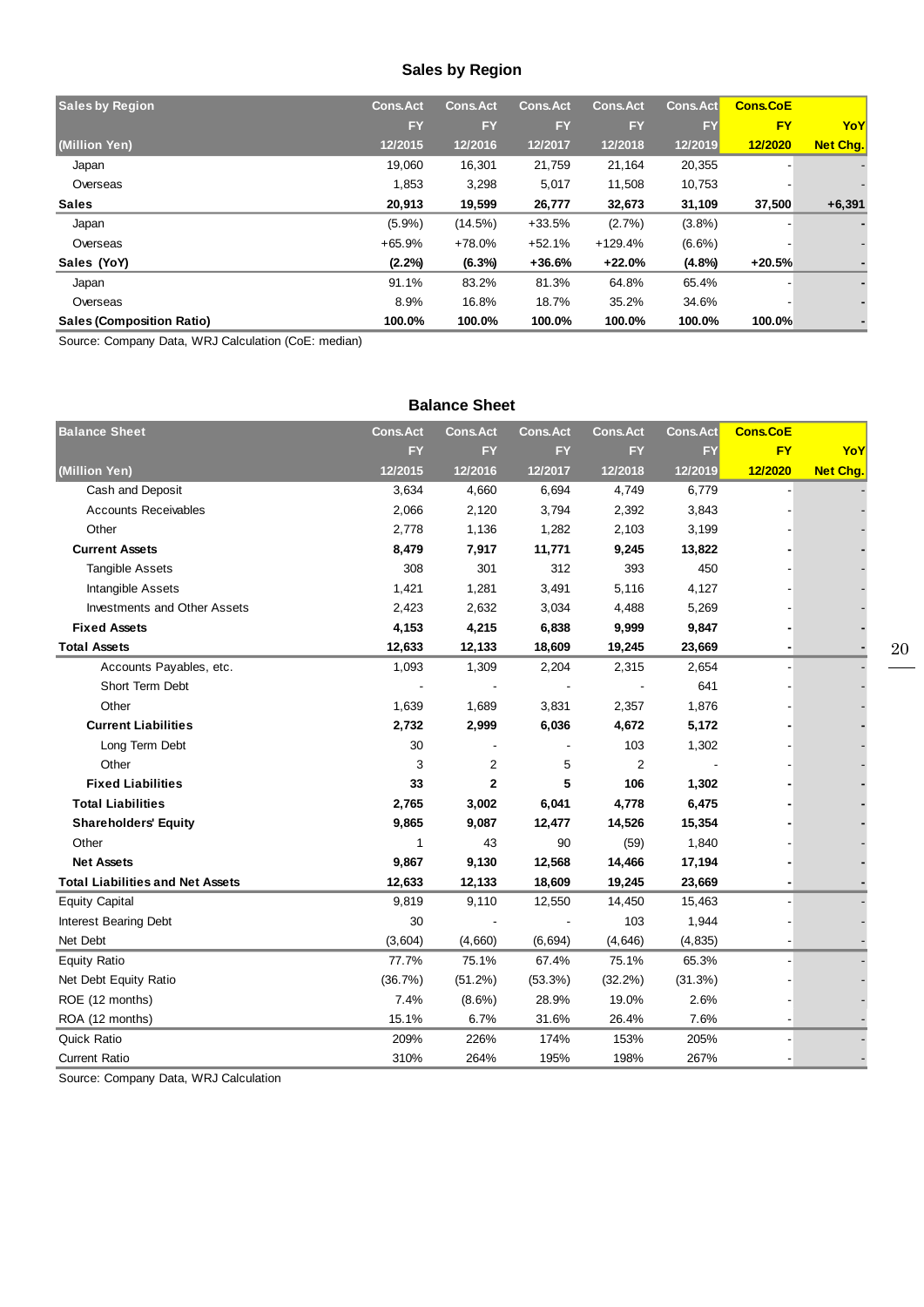#### **Cash Flow Statement**

| <b>Cash Flow Statement</b>           | <b>Cons.Act</b> | <b>Cons.Act</b> | <b>Cons.Act</b> | <b>Cons.Act</b> | <b>Cons.Act</b> | <b>Cons.CoE</b> |          |
|--------------------------------------|-----------------|-----------------|-----------------|-----------------|-----------------|-----------------|----------|
|                                      | EY              | FY              | EY              | FY              | FΥ              | <b>FY</b>       | YoY      |
| (Million Yen)                        | 12/2015         | 12/2016         | 12/2017         | 12/2018         | 12/2019         | 12/2020         | Net Chg. |
| Operating Cash Flow                  | 1.228           | 1.553           | 5.072           | 3.796           | 1.504           |                 |          |
| <b>Investing Cash Flow</b>           | (4, 911)        | (458)           | (3, 458)        | (5, 110)        | (2,848)         |                 |          |
| <b>Operating CF and Investing CF</b> | (3,683)         | 1,095           | 1.614           | (1, 314)        | (1, 343)        |                 |          |
| Financing Cash Flow                  | 14              | 48              | 454             | (704)           | 2,855           |                 |          |

Source: Company Data, WRJ Calculation

#### **Per Share Data**

| <b>Per Share Data</b>                    | <b>Cons.Act</b> | <b>Cons.Act</b> | <b>Cons.Act</b> | <b>Cons.Act</b> | <b>Cons.Act</b> | <b>Cons.CoE</b> |                 |
|------------------------------------------|-----------------|-----------------|-----------------|-----------------|-----------------|-----------------|-----------------|
| (Before Adjustments for Split)           | <b>FY</b>       | <b>FY</b>       | <b>FY</b>       | <b>FY</b>       | <b>FY</b>       | <b>FY</b>       | YoY             |
| (Yen)                                    | 12/2015         | 12/2016         | 12/2017         | 12/2018         | 12/2019         | 12/2020         | <b>Net Chg.</b> |
| No. of Shares FY End (thousand shares)   | 37,798          | 37,946          | 38,388          | 37,696          | 38,172          |                 |                 |
| Net Profit/EPS (thousand shares)         | 36,368          | 36,573          | 36,841          | 37,230          | 37,634          |                 |                 |
| Treasury Shares FY End (thousand shares) | 1,328           | 1,282           | 1,070           | 391             | 170             |                 |                 |
| <b>Earnings Per Share</b>                | 19.26           | (22.26)         | 84.89           | 69.03           | 10.20           | 37.50           |                 |
| Earnings Per Share (Fully Diluted)       | 18.86           |                 | 81.34           | 66.59           | 10.02           |                 |                 |
| Book Value Per Share                     | 269.26          | 248.50          | 337.21          | 387.36          | 406.91          |                 |                 |
| Dividend Per Share                       | 0.00            | 0.00            | 9.00            | 0.00            | 0.00            | 0.00            |                 |
| <b>Per Share Data</b>                    | <b>Cons.Act</b> | <b>Cons.Act</b> | <b>Cons.Act</b> | <b>Cons.Act</b> | <b>Cons.Act</b> | <b>Cons.CoE</b> |                 |
| (After Adjustments for Split)            | <b>FY</b>       | <b>FY</b>       | <b>FY</b>       | <b>FY</b>       | EY              | <b>FY</b>       | YoY             |
| (Yen)                                    | 12/2015         | 12/2016         | 12/2017         | 12/2018         | 12/2019         | 12/2020         | Net Chg.        |
| Share Split Factor                       |                 |                 |                 |                 |                 |                 |                 |
| <b>Earnings Per Share</b>                | 19.26           | (22.26)         | 84.89           | 69.03           | 10.20           | 37.50           |                 |
| Book Value Per Share                     | 269.26          | 248.50          | 337.21          | 387.36          | 406.91          |                 |                 |
| Dividend Per Share                       | 0.00            | 0.00            | 9.00            | 0.00            | 0.00            | 0.00            |                 |
| Payout Ratio                             | 0.0%            | 0.0%            | 10.6%           | $0.0\%$         | $0.0\%$         | 0.0%            |                 |

Source: Company Data, WRJ Calculation (CoE: median)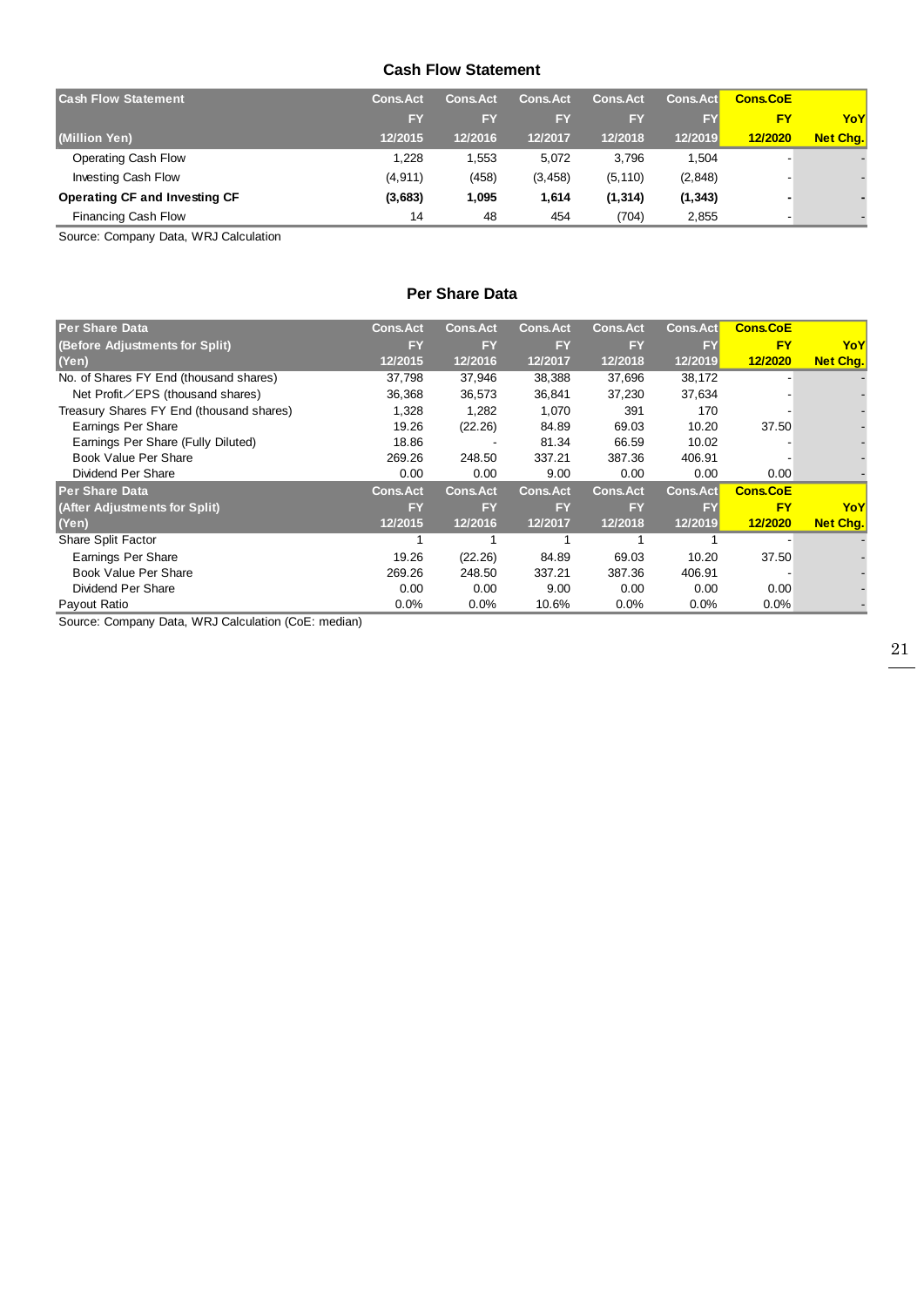## 6.0 Other Information

#### **Third-Party IP Titles and Overseas**

CYBIRD set up K Laboratory as its own division for research and development in January 2000, which is the origin of the Company, while original IP title "Koishite Kyabajo", launched in December 2009, is the origin of game business with the Company. Still, the contents of the Company's business changed significantly after its listing on Tokyo Stock Exchange Mothers market in September 2011 and listing change to Tokyo Stock Exchange 1st section in May 2012. Currently, the Company has a feature of developing and running game apps for Smartphones with an effective specialization in third-party IP titles. At the same time, the Company has operations both in Japan and overseas, which is another feature, when compared with peers.

In April 2013, the Company launched third-party IP title "Love Live! School Idol Festival". Subsequently, the Company consistently launched third-party IP titles, having established a few long-run titles (when the titles seeing sales more than a certain level, even after 24-month period of depreciation on development costs are defined as long-run titles) to date on top of this title, i.e. "BLEACH Brave Souls" launched in July 2015, "Captain Tsubasa: Dream Team" launched in June 2017 and "Utano☆Princesama Shining Live" launched in August 2017. With respect to third-party title "Love Live! School Idol Festival ALL STARS" launched in September 2019, it appears that the scale of sales has expanded a lot to date, while more than half of depreciation period is still remaining.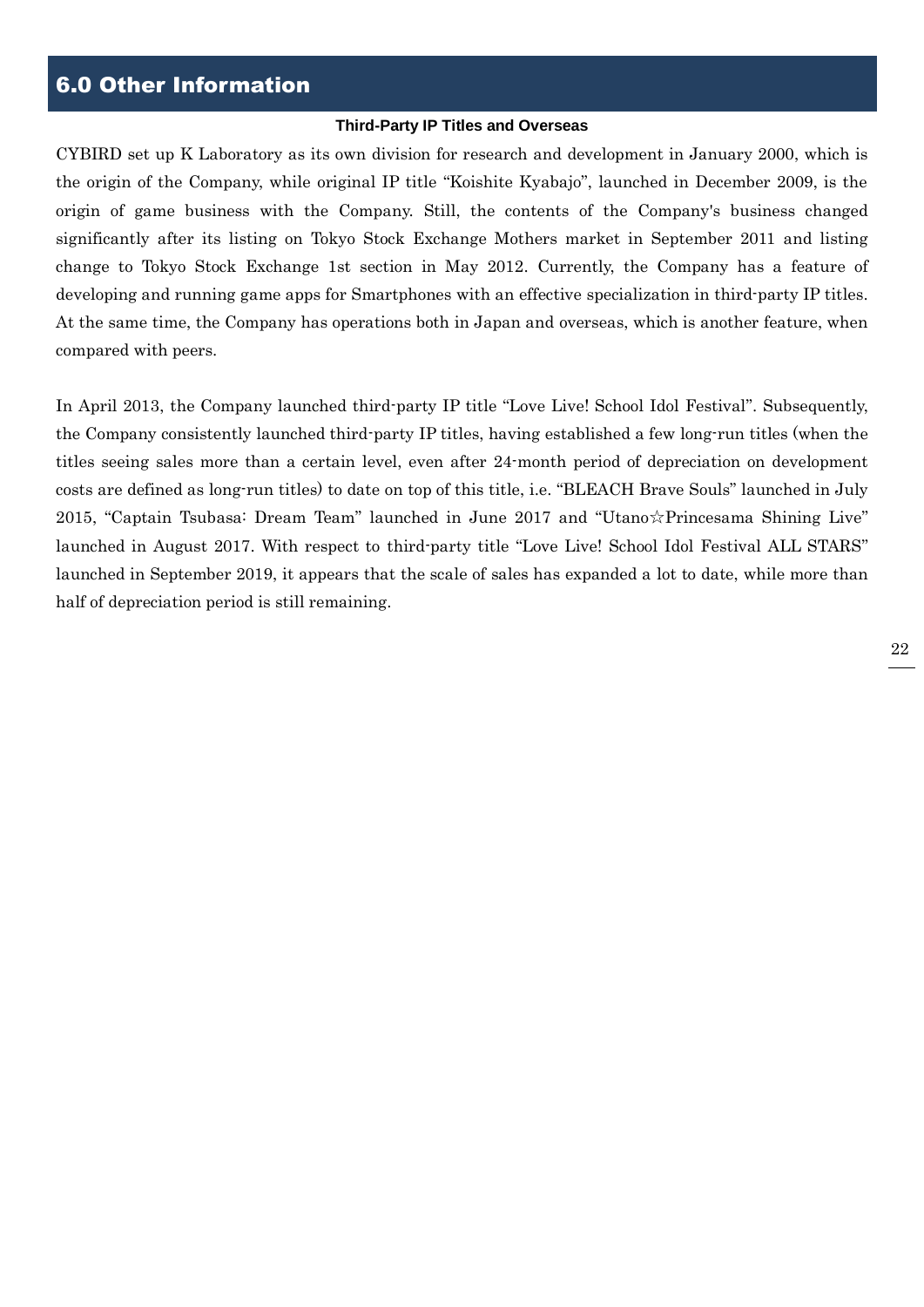## **Company History**

| Date             | Events                                                                                |
|------------------|---------------------------------------------------------------------------------------|
| January 2000     | Startup of K Laboratory as research and development division of CYBIRD                |
| August 2000      | K Laboratory Inc. started up                                                          |
| September 2004   | Tie-up operations on cellphones set up amongst USEN, CYBIRD and K Laboratory          |
| November 2004    | CI changed to KLab Inc. from K Laboratory                                             |
|                  | Being consolidated by USEN as subsidiary                                              |
| December 2006    | Operational and capital tie-up with CA Mobile                                         |
|                  | Capital increases up to ¥583m through third party allotment                           |
| February 2007    | Transfer of the Company's shares to SBI Holdings from USEN                            |
|                  | Became independent company after being deleted out of equity-accounted affiliates     |
| December 2009    | Established KLabGames Inc., dedicating to mobile on-line apps                         |
| September 2010   | Merged with KLabGames Inc.                                                            |
| September 2011   | Listing on Tokyo Stock Exchange Mothers Market                                        |
| December 2011    | Established KLab Ventures Inc. (venture capital and incubation)                       |
| February 2012    | Established KLab Global Pte. Ltd. in Singapore                                        |
| April 2012       | Established KLab America, Inc. in San Francisco in the United States                  |
|                  | Consolidated Cyscorpions Inc. as subsidiary, established KLab Cyscorpions Inc. in the |
|                  | Philippines                                                                           |
| May 2012         | Listing change to Tokyo Stock Exchange 1st section                                    |
|                  | Established office in Sendai city, Miyagi prefecture                                  |
| August 2012      | Consolidated Media Incruise Inc. as subsidiary                                        |
| November 2012    | Established KLab China Inc. in Shanghai, China                                        |
| June 2013        | Acquired license on original games from Microsoft in the United States.               |
| <b>July 2013</b> | Capital tie-up with HAKUHODO Inc. or major advertising agency                         |
| August 2013      | Operational tie-up with Kabam or major Smartphone game company in the United          |
|                  | <b>States</b>                                                                         |
| August 2013      | Established new game label "Spicy Mangos" in KLab Cyscorpions Inc.                    |
| November 2013    | Capital and operational tie-up with Qihoo 360 Technology to offer one of the largest  |
|                  | game platforms in China                                                               |
| February 2014    | Operational tie-up with Shanda Games or large on-line game company in China           |
| February 2014    | Operational tie-up with NHN Entertainment or major on-line game company               |
| February 2014    | Operational tie-up with Kunlun or major game company in China                         |
| March 2014       | Concluded partnership contract with C2DGames Co., Ltd. and started offering "Lord of  |
|                  | the Dragons" in Korea                                                                 |
| August 2015      | Established KLab Entertainment Inc. as subsidiary for event and licensing business    |
| October 2015     | Established KLab Venture Partners Co., Ltd., dedicated to seed-stage venture capital  |
| <b>July 2017</b> | Consolidated Spicemart Inc. as subsidiary                                             |